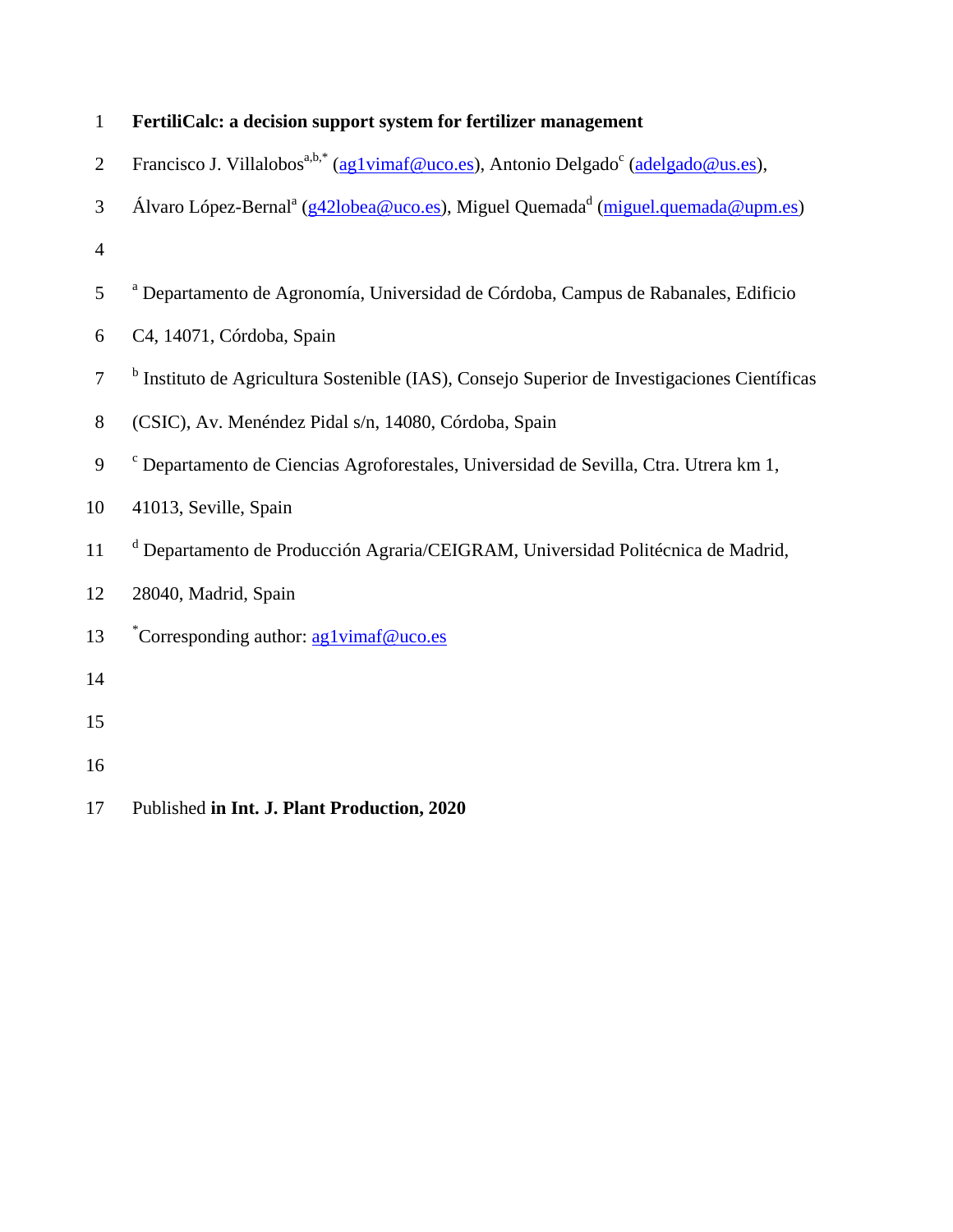# 18 **Highlights**

| 19 | • A stand-alone program to calculate the N, P and K requirements is presented     |
|----|-----------------------------------------------------------------------------------|
| 20 | • The tool also determines the most cost-effective combination of fertilizers     |
| 21 | • This decision-making tool is interesting for farmers, students and other users  |
| 22 | • Its robustness was successfully tested against real data from field experiments |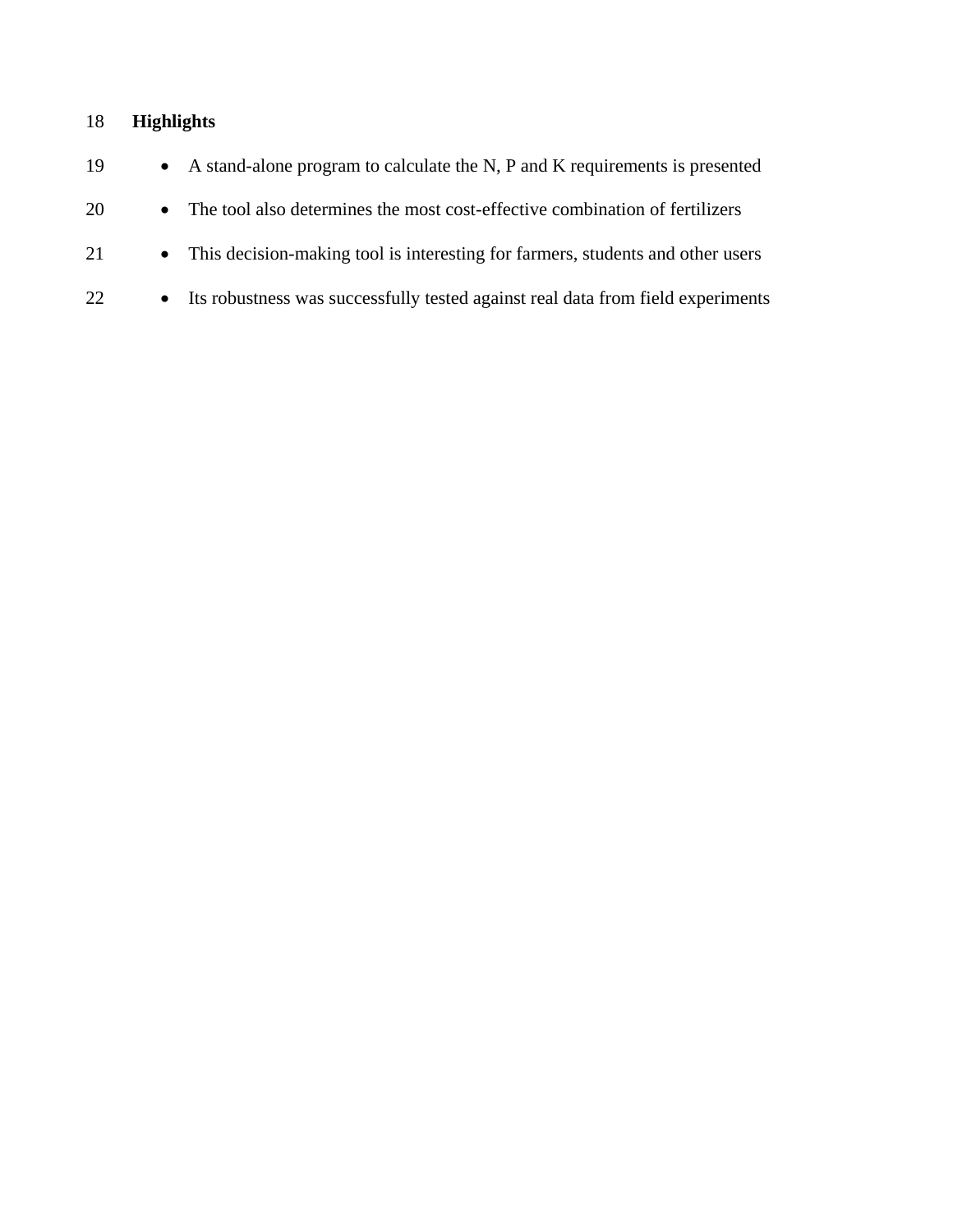# **Abstract**

 Rational fertilizer management is crucial in the efficient use of resources that are basically non-renewable and that can have a great environmental impact when used without scientific basis. The availability of scientifically sound decision-making tools for rational fertilization is scarce. We have developed a Windows program to calculate the required seasonal N, P and K rates, and the most cost-effective combination of commercial fertilizers. The tool also provides estimates of the Ca, Mg and S balances in the field resulting from the fertilizer program chosen. Novel aspects of the calculations include the development of stochastic flexible fertilizer programs for N and the calculation of acidification and N losses. Regarding P and K, estimations are provided on the grounds of threshold values of usual availability indexes, something frequently unknown by final users. Also, it allows the users to determine the best complex fertilizer for pre-plant applications to avoid blending of simple fertilizers at the farm, a task usually complex for farmers. The application may be useful both to the fertilizer supply and demand sides. In addition, it may be used for teaching as it helps understanding the rationale behind this management practice.

 **Keywords**: decision-making; fertilization; nitrogen; nutrient requirement; phosphorus; potassium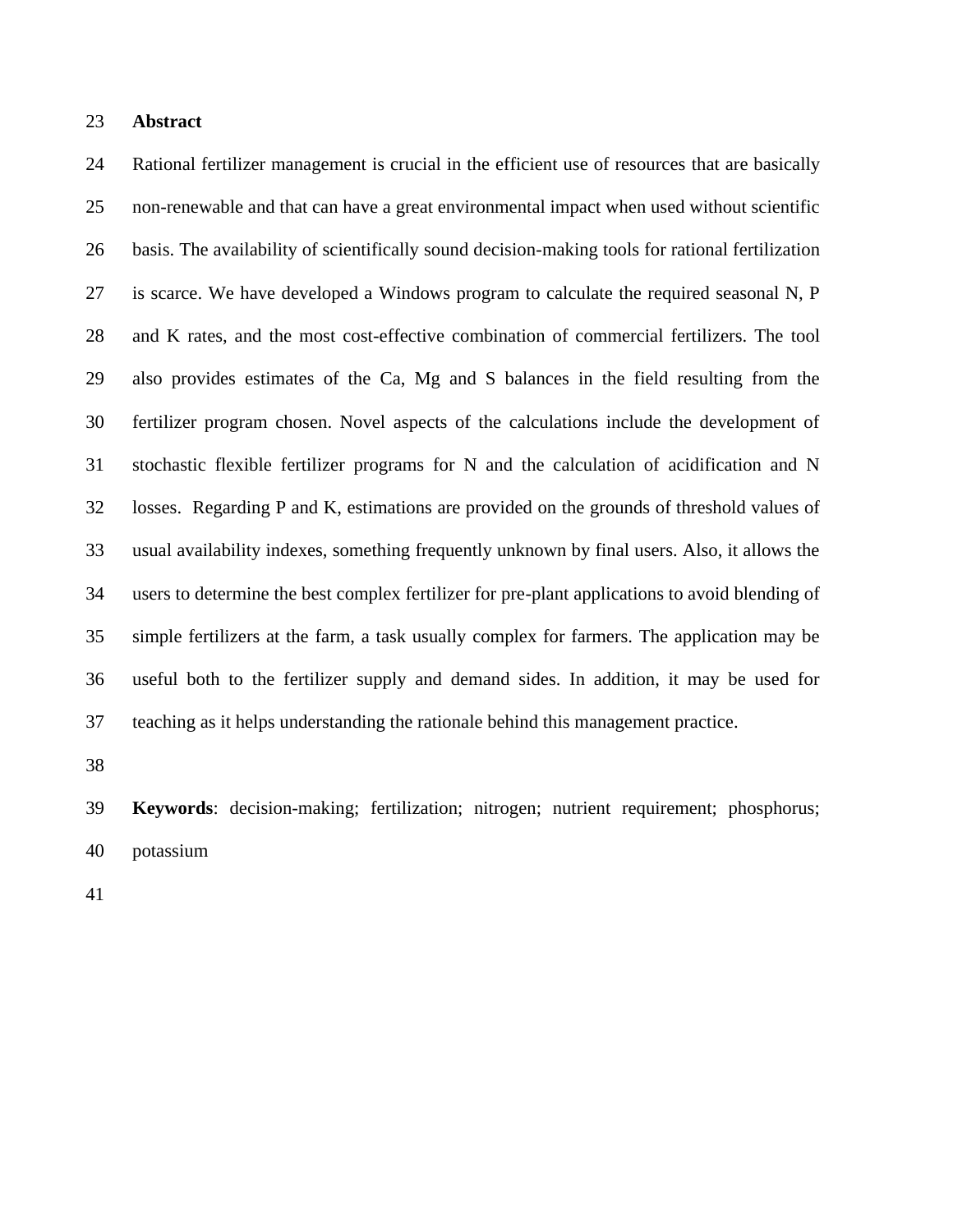# **1. Introduction**

 Fertilizer management is critical for efficient crop production. For instance, N is assumed to be the second limiting factor in agriculture (Connor et al., 2011), and P is deemed the second nutrient after N limiting ecosystems productivity (Delgado and Scalenghe, 2008). N, P, and K are considered non-renewable resources; this is because N fertilizers production relies on high energy consumption, while that of P and K on finite mineral reserves (Schröder et al., 2016). In fact, fertilizers are the main energy consumers in many agroecosystems (Grassini and Cassman, 2012), thus contributing significantly to 50 agricultural  $CO_2$  emissions, and are a major source for pollution in both surface  $(N, P)$  and groundwater (N) when inadequately used. Traditionally, little attention has been paid to the estimation of accurate fertilizer rates, and the trend was always to over-fertilize crops in developed countries. Only the environmental concerns ascribed to N and P moved policy toward stricter control of fertilization since the 1970's (Delgado and Scalenghe, 2008). Now, the increasing trend in fertilizer prices is an additional driving-force for more accurate estimations. Therefore, decision-making tools for improving fertilizer management may have a huge potential for enhancing the sustainability and productivity of crops, while allowing farmers to comply with ever stricter regulations. Solutions for sustainable fertilizer management should take into account that farmers do not always have the technical skills for estimating accurately fertilization rates. The complex technical framework for current fertilization, its integration with other management practices, and specific needs of final users were highlighted by Peragón et al. (2017) as crucial issues in the development of decision-making tools targeted at fertilizer management.

 Specific software has been developed for fertilizer management. For instance, the International Plant Nutrition Institute developed Nutrient Expert (Xu et al., 2016) which has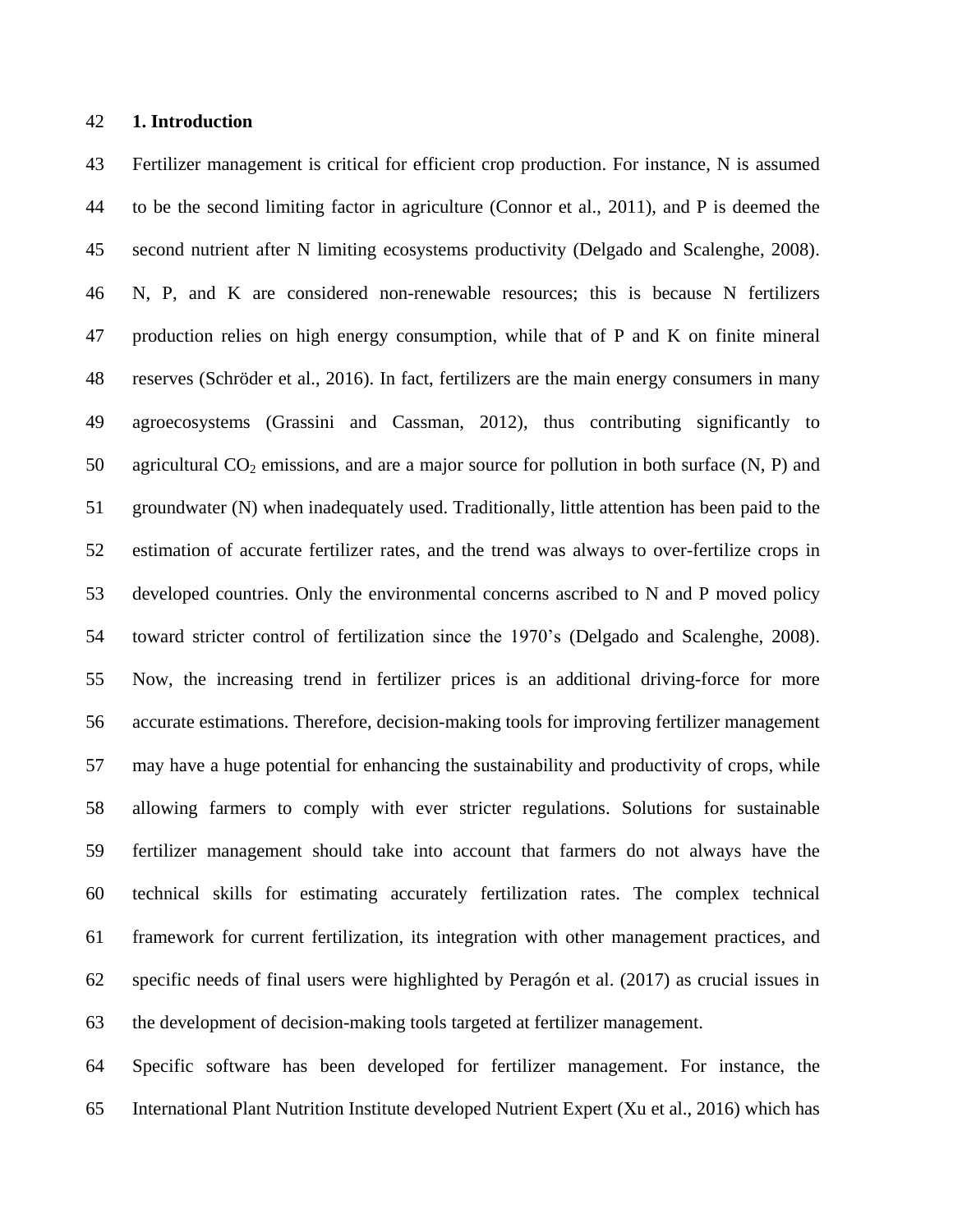different versions for several crops (maize, rice, wheat, and soybean) and regions of the world. On the other hand, available commercial software is rather expensive and does not always provide enough information on the basic data and calculation methods. Thus, free software applications for estimating fertilizer requirement with a solid mechanistic basis are not available in general for agronomists, farmers and fertilizer dealers.

 One specific problem of N management is the partitioning of the total N needs between pre-plant and post-plant applications under uncertainty of expected yield. That would be the case of cereals sown in autumn, when most rainfall is expected after sowing so actual rainfall and thus target yield is unknown at the time of sowing (Quemada et al., 2016a). In addition, the magnitude of processes affecting N cycle in the soil and thus the efficiency in the use of applied N by crops, such as losses through leaching or to the atmosphere, range widely depending on environmental conditions, and consequently are not easy to quantify (Quemada et al., 2016b). On the other hand, precise P management is constrained by the complex biogeochemistry of this nutrient in soil (Delgado and Scalenghe, 2008). Only an unknown fraction, frequently minor, of applied P remains available for crops. As a consequence, despite applying high P rates, this nutrient remains as a yield limiting factor when the soil available P before sowing is not able to cover the crop needs. For K, the management constraints are similar to P, but its dynamics and use efficiency are usually more predictable.

 Although the cost of fertilization using straight fertilizers is lower than that of using complex fertilizers, additional benefits from using the later have been known for a long while (e.g. Prummel, 1960). More recently, the advantages of complex over blended fertilizers in terms of distribution uniformity have been shown (Virk et al., 2013). Therefore, in many cases the farmer may require a single product including N, P and K for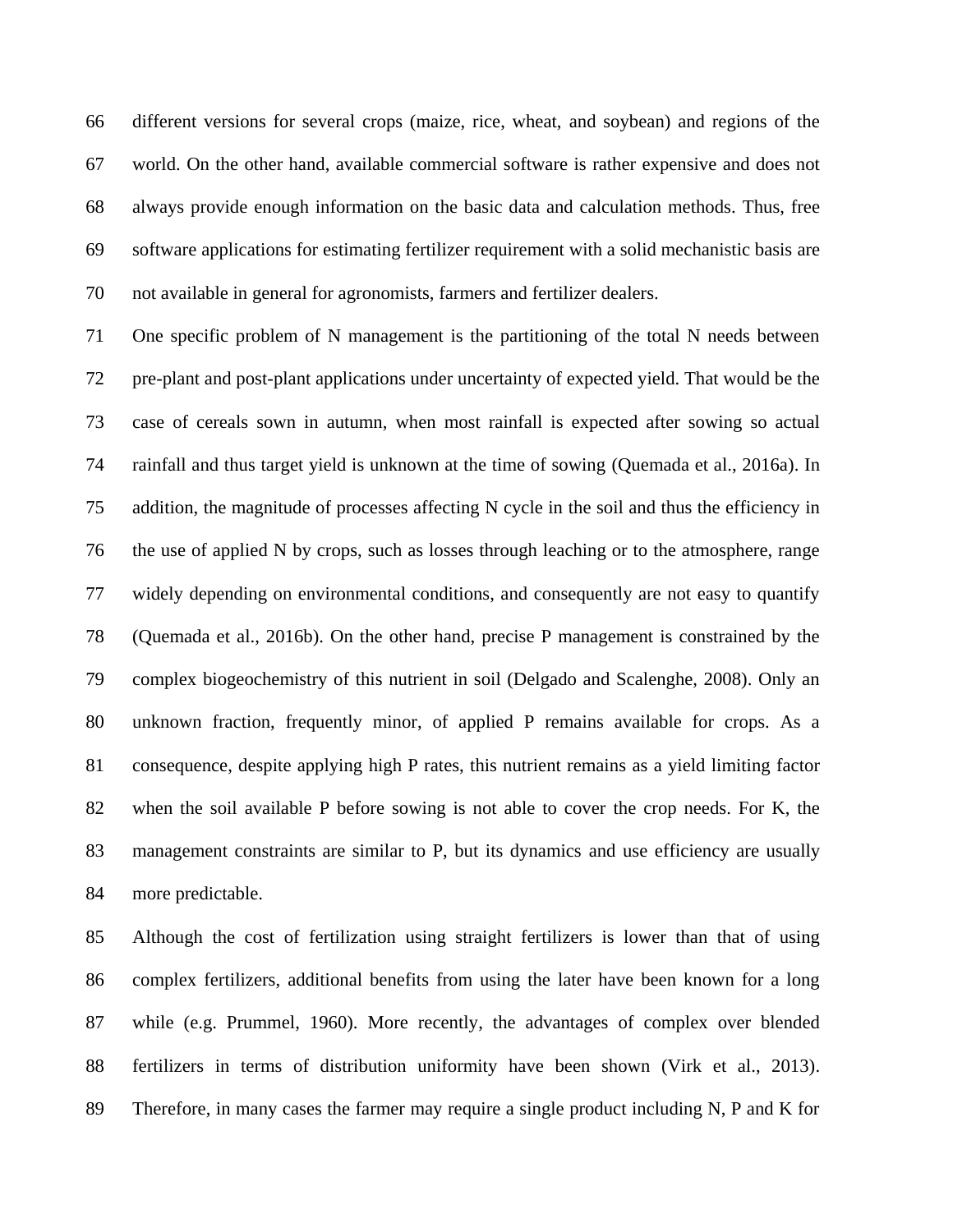a single application before sowing and then the additional N is to be applied as topdressing of a straight fertilizer. Selection of the best nutrient equilibrium in the complex fertilizer is not a simple issue, particularly for farmers, and requires accurate estimates of rates for nutrient application.

 Other macronutrients (Ca, Mg, S) have never been included in fertilizer calculation software. However, fertilizer practices may lead to long term excess or deficit in Ca, Mg and S for specific crops (Scherer, 2001). It should be kept in mind that these are also essential nutrients for crops, being taken up at relatively high amounts from soil, and some environmental conditions may be particularly prone to their deficiencies, such as acidic soils for Ca and Mg.

 Therefore, simple decision-making tools are required for rational fertilization management under the current perspective of increased technical complexity in agricultural systems management. This is the objective of the system that we describe here: to be a useful tool for farmers and agronomists in estimating N, P, and K rates for different crops and in the selection of pre-plant complex fertilizers. This tool has also an educational aim, helping students to better understand the rational basis behind fertilizer management.

# **2. Materials and methods**

**2.1. Background**

# **2.1.1. Software specifications**

The tool (FertiliCalc) is a Windows program, developed with Visual Basic 2015. The

program is a single file of 1.6 Mb which can be downloaded freely at the official web page

of U. Cordoba [http://www.uco.es/fitotecnia/fertilicalc.html.](http://www.uco.es/fitotecnia/fertilicalc.html) Versions in 29 languages have

been developed so far, including English, Spanish, Portuguese, French, German, Persian,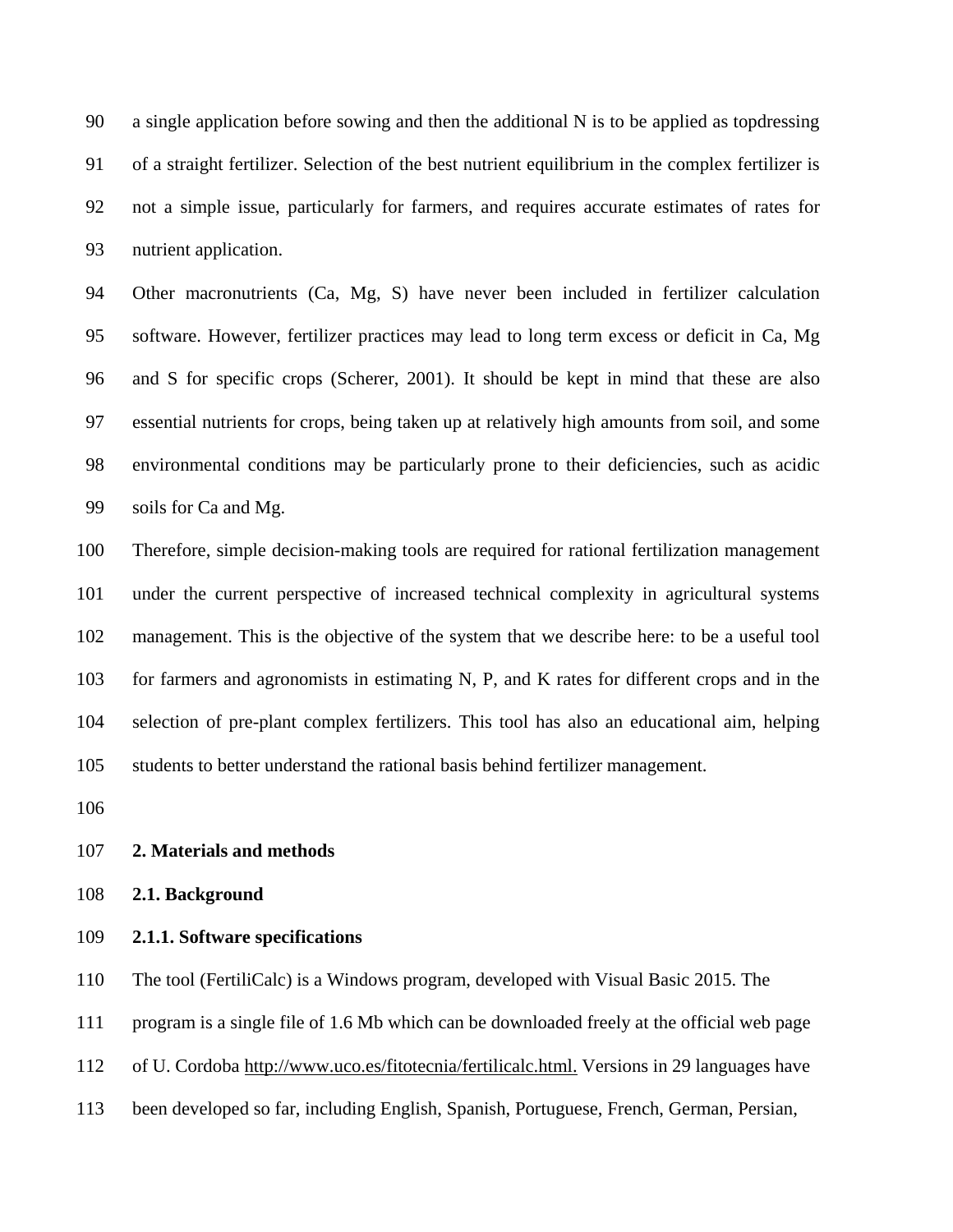Arabic, Basque, Catalan, Italian, Japanese, Chinese, Polish, Turkish, Uzbek, Finnish, Galego, Russian, Dutch, Indonesian, Bengali, Hindi, Greek, Albanian, Urdu, Korean, Danish, Bulgarian and English-US units which is the only one not using the Metric System. The program has been tested in computers having Windows 7, 8 and 10 and requires Adobe Acrobat Reader to display the Manual and Reading Material embedded in the program. To ensure the integrity of the program the executable file is digitally signed by University of Cordoba. Tutorials for the main versions of FertiliCalc are available in YouTube (channel ID UCuKxm6RHrAeLZ8-xvPdr1OQ) **2.1.2. Calculation of nutrient requirements** The program includes a list of 149 crops. The user picks as many crops for the rotation as needed. The selected crops are shown along with data on Harvest Index, N, P and K concentrations in harvested organs and percent of residues remaining in the field after harvest. These crop data shown in the application are average values from different sources compiled by Sadras et al. (2016), Quemada et al. (2016a), and Delgado et al. (2016a) and may be modified by users in order to adapt them to their specific conditions. The user has to define the expected yield and mark if residues are incorporated and thus can be considered as nutrient inputs. If the Coefficient of Variation of yield (%) is specified it will

be used to calculate the distribution of expected N requirements between pre-plant and

topdressing applications (see section **Flexible N fertilizer programs**).

134 Once the crop input information is filled, the user has to supply soil data, namely P, K,

organic matter, pH, Cation Exchange Capacity (CEC), method of P analysis and soil texture

type (Fig. 1). He is also expected to indicate whether tillage is performed or not. Finally,

the user has to select among 3 strategies of fertilization: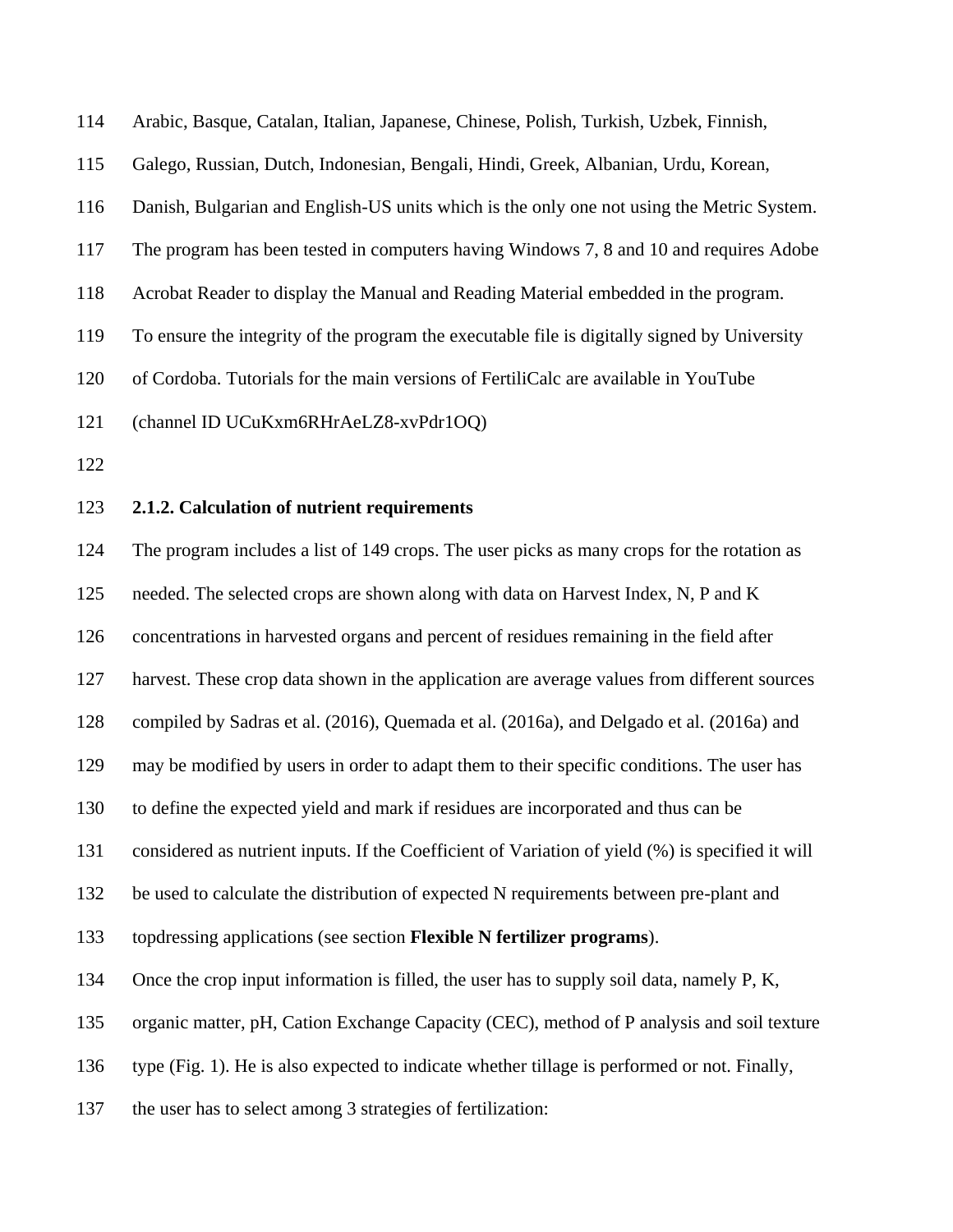- Sufficiency strategy: apply P or K only when the soil test level (STL) is below the defined threshold value for fertilizer response for the specific test used to assess the nutrient availability in soil. This threshold varies depending on environmental conditions (e.g. soil properties) or land productivity. In addition, it should be taken into account that there are many soil tests for P adapted to particular soil conditions since there is not a universal soil P test. The model used in the application is based 144 on the Olsen P (Olsen et al., 1954), a widely used soil P test which may be useful in soils with a pH range from slightly acidic to alkaline. The soil K test may also vary depending on the region, but the difference among different tests is smaller than that found for P. The reference K test for FertiliCalc is based on exchangeable K estimation (e.g. neutral ammonium acetate extraction). More information is available in Delgado et al. (2016a)

 - Buildup and maintenance (minimum fertilizer) strategy: Add fertilizer to compensate for P and K exported from the farm and also to progressively rise the STLs to the threshold values when the current STL is below the threshold. For more details, see Delgado et al. (2016a). If any parameter related to the calculation (e.g. threshold of P) lies in an interval, then the program takes the extreme leading to the lowest fertilizer rate.

 - Buildup and maintenance (maximum yield) strategy: Similar to the previous strategy but now using the parameters leading to maximum yield, i.e., preventing the risk of nutrient deficiency at the cost of higher fertilizer input.

 If no soil tests are available, the program offers a fourth alternative consisting of adding fertilizers to compensate for the P and K exported by harvested parts of crops. Here we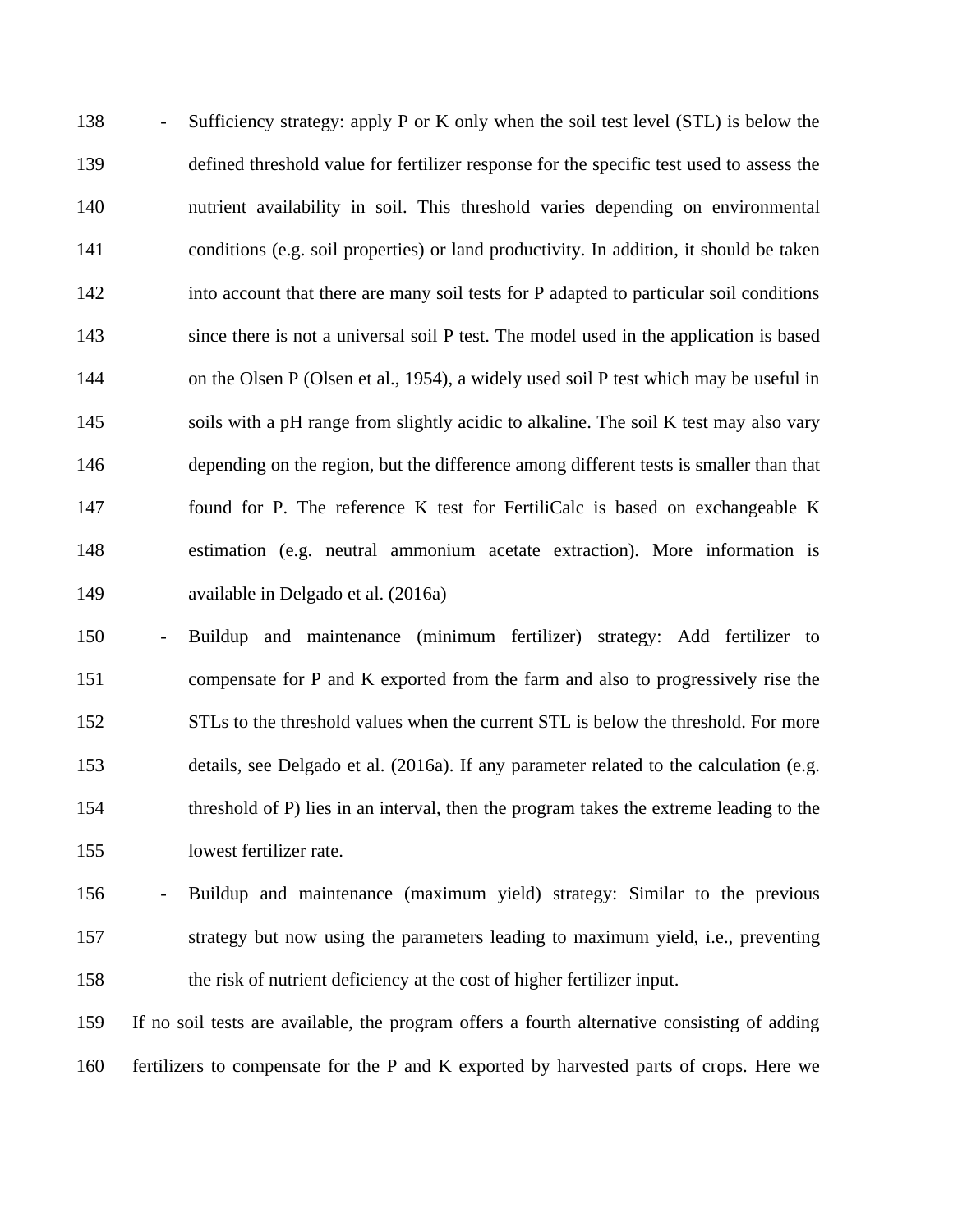assume that the user considers that P and K levels in the soil are not limiting for crop yields, the approach being a "zero balance".

 The nutrient requirements are then calculated according to Quemada et al. (2016b) and Delgado et al. (2016a). Briefly, N requirements are calculated from a simple balance that explicitly considers nitrogen fixation according to Quemada et al. (2016a) (a summary of the procedure is also presented in Appendix A1). With regard to P, the requirements (*P rate*) are proportional to the difference between the current soil P test value (*STL*) and the 168 threshold value  $(STL_t)$ :

$$
169 \quad P \ rate = A + B \ x \ (STL_t - STL) \tag{1}
$$

 Where A is a factor related to the exported P, while *B* is a factor that depends on soil properties (i.e. those related to P dynamics, such as clay or carbonates). In the sufficiency 172 strategy, A is neglected. For Olsen P, and for simplicity, we have considered  $B = 1$  when *STL* values are expressed in kg ha<sup>-1</sup> for a given depth of the surface horizon. To avoid 174 excessive P rates, the model considers a maximum value of 100 kg P ha<sup>-1</sup>. This will not 175 provide the accurate rate for reaching the  $STL<sub>t</sub>$  in soil, but will be effective in avoiding excessive P rates. For other soil P tests, the value of B will depend on the equivalence between P extraction from soil with the Olsen method and the other test. The conversion factors adopted in FertiliCalc when using soil P tests different from the Olsen method have been calculated from data reported by Neyroud and Lischer (2003) and are presented in Appendix A2.

181 For K, the model is similar to that for P, but considering an efficiency factor  $f_k$  ranging

from 1.1 to 5 depending on the clay content of soil (increases with increased clay):

183 *K rate* =  $A + (f_k \times B) \times (STL_t - STL)$  (2)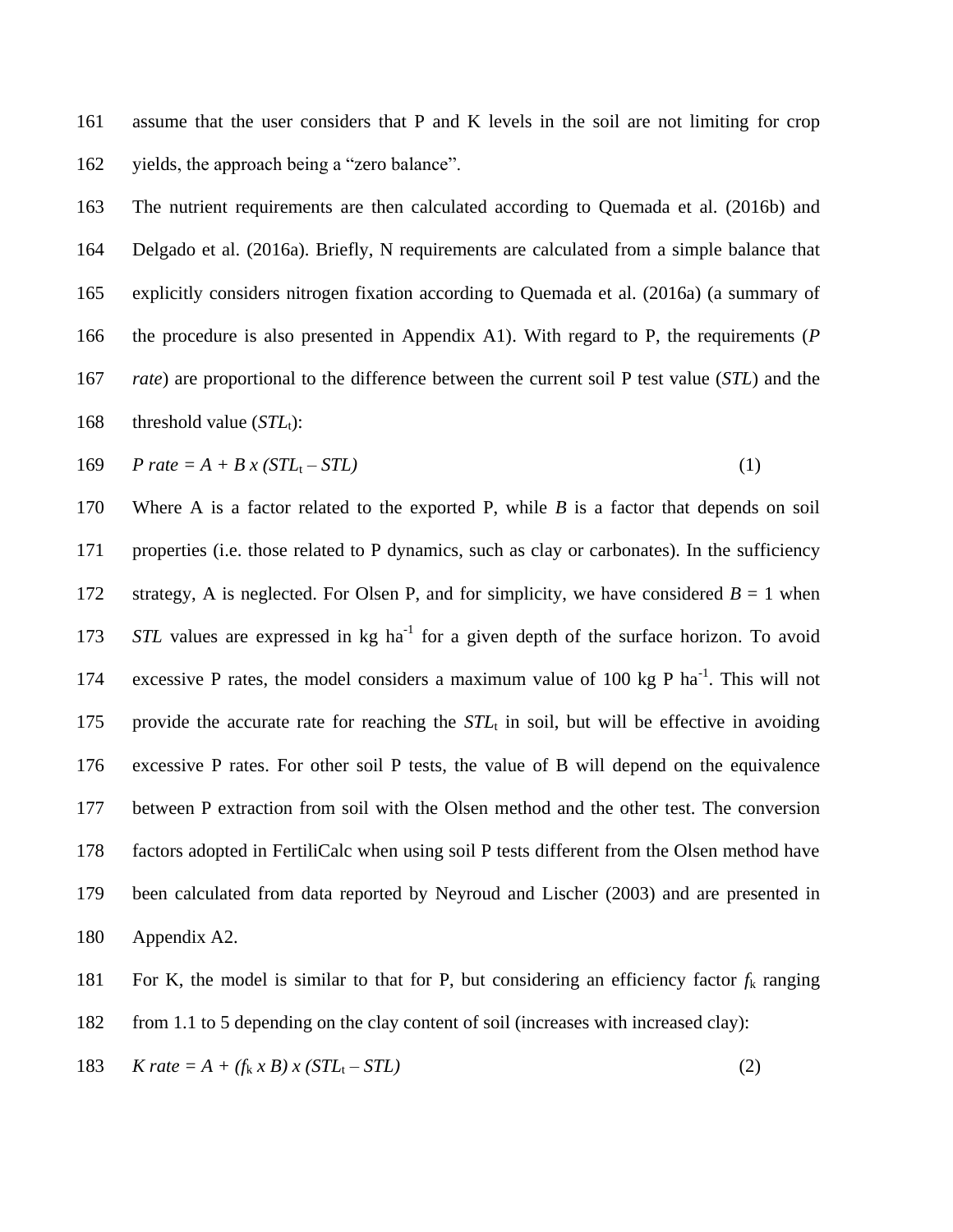For this nutrient, it is assumed that B values are the same for different soil K tests. To avoid

185 excessive K rates, the model considers a maximum value of 275 kg K ha<sup>-1</sup>.

# **2.1.3. Calculation of fertilizer requirements**

 Once the N, P and K requirements are known, a list of available fertilizers (Delgado et al., 2016b) is shown, allowing the user to pick and add products to a list of selected items. Since fertilizer prices change with time and may be different depending on the region, the

prices considered in the application are only provisional values, and the application allows

the user to update them. The concentrations of N, P, K, Ca, Mg and S are also shown and

are also customizable, making possible the use of fertilizers not included originally in the

program. All this allows a total flexibility in the use of different types of fertilizers.

In order to calculate N fertilizer amounts the rates of volatilization of ammonia,

denitrification and leaching are determined according to Quemada et al. (2016b).

Calculation of potential acidification as a function of the source of N and the export of

nutrients is based on Bolan and Hedley (2003).

 After selecting possible fertilizer products, the program will determine the cheapest combination to satisfy the N, P and K requirements. The application also evaluates the adequacy of the fertilizer program by indicating the possible excess or deficit of N for each crop. The excess of P or K is evaluated for the whole rotation. If information is available in the application database, the Ca, Mg and S balances will be also provided. If no deficit or excess occurs, no information regarding these balances is shown.

# **2.1.4. Using complex NPK fertilizers**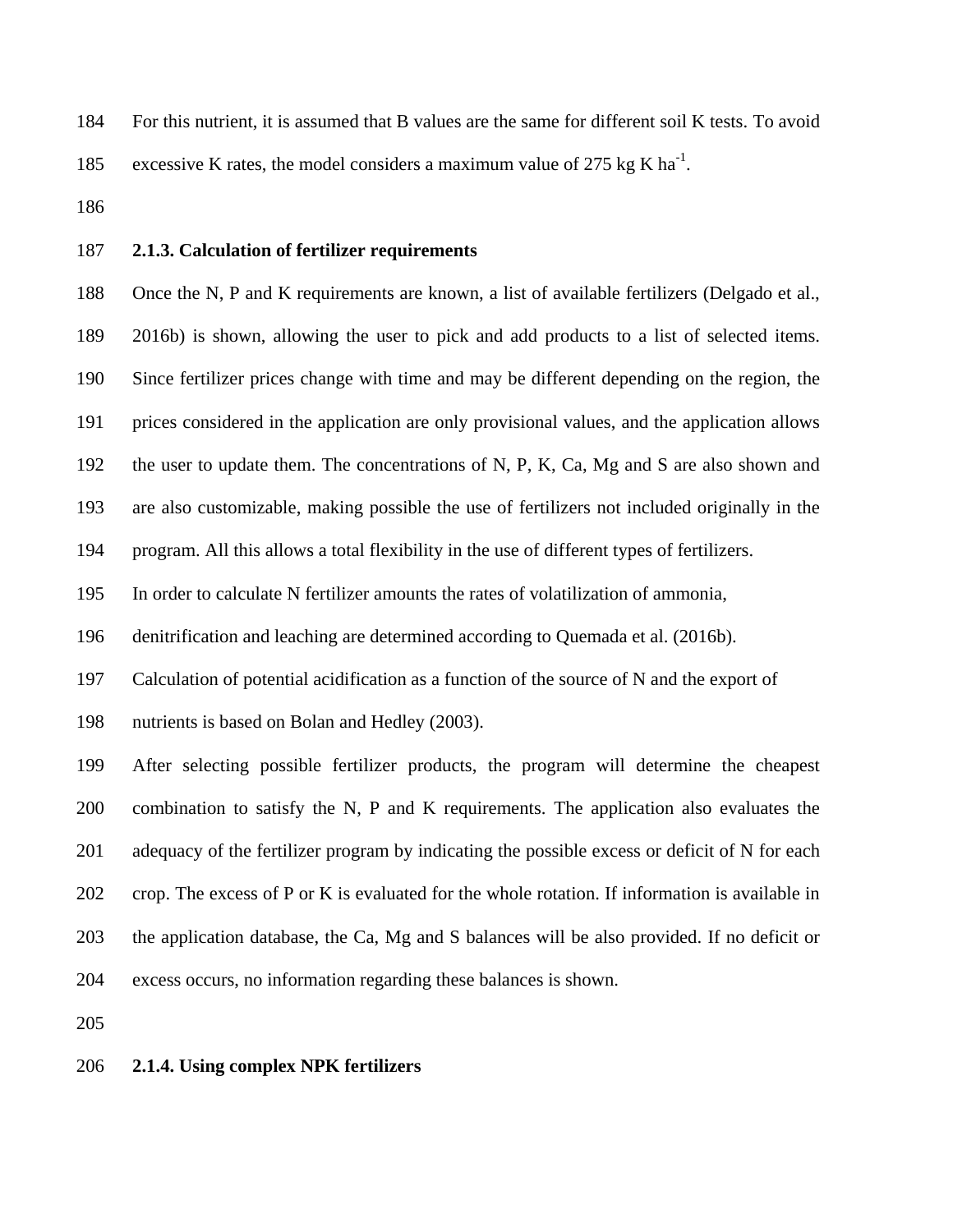The program includes a set of NPK products including straight and complex fertilizers. If requested by the user, the program will look for the best NPK (available in the full list), i.e. that fits better the requirements of P and K. To this end, the program first calculates the 210 required amount for each NPK fertilizer in the list. The required amount  $(Q_x)$  is that that 211 provides the P and K quantities closest to those required  $(P_r, K_r)$ . This is obtained by minimizing the function:

213 
$$
\varphi = (P_r - c_P Q_x)^2 + (K_r - c_K Q_x)^2
$$
 (3)

214 Where *C*<sub>P</sub> and *C*<sub>K</sub> represent the concentration of P and K in the fertilizer, respectively. Equating the first derivative of *φ* to zero, we can calculate the required amount that minimizes the previous equation:

$$
217 \tQ_x = \frac{c_P P_r + c_K K_r}{c_P^2 + c_K^2} \t\t(4)
$$

 Note that N is not considered in the process as it can be supplemented after planting using a straight N fertilizer.

 Alternatively, the user may pick a NPK product and a straight N fertilizer so the program determines the doses of both products that fit best the required N, P and K. If this is the case, first Eq. 4 is used to calculate the amount of NPK fertilizer and then the N requirement is completed by using the straight N fertilizer. When dealing with a legume 224 then the amount of NPK fertilizer is calculated as:

225 
$$
Q_x = \frac{c_P P_r + c_K K_r + c_N N_r}{c_P^2 + c_K^2 + c_N^2}
$$
 (5)

By using Eq. 5 instead of Eq. 4, an excess of N application is avoided.

# **2.1.5. Flexible N fertilizer programs**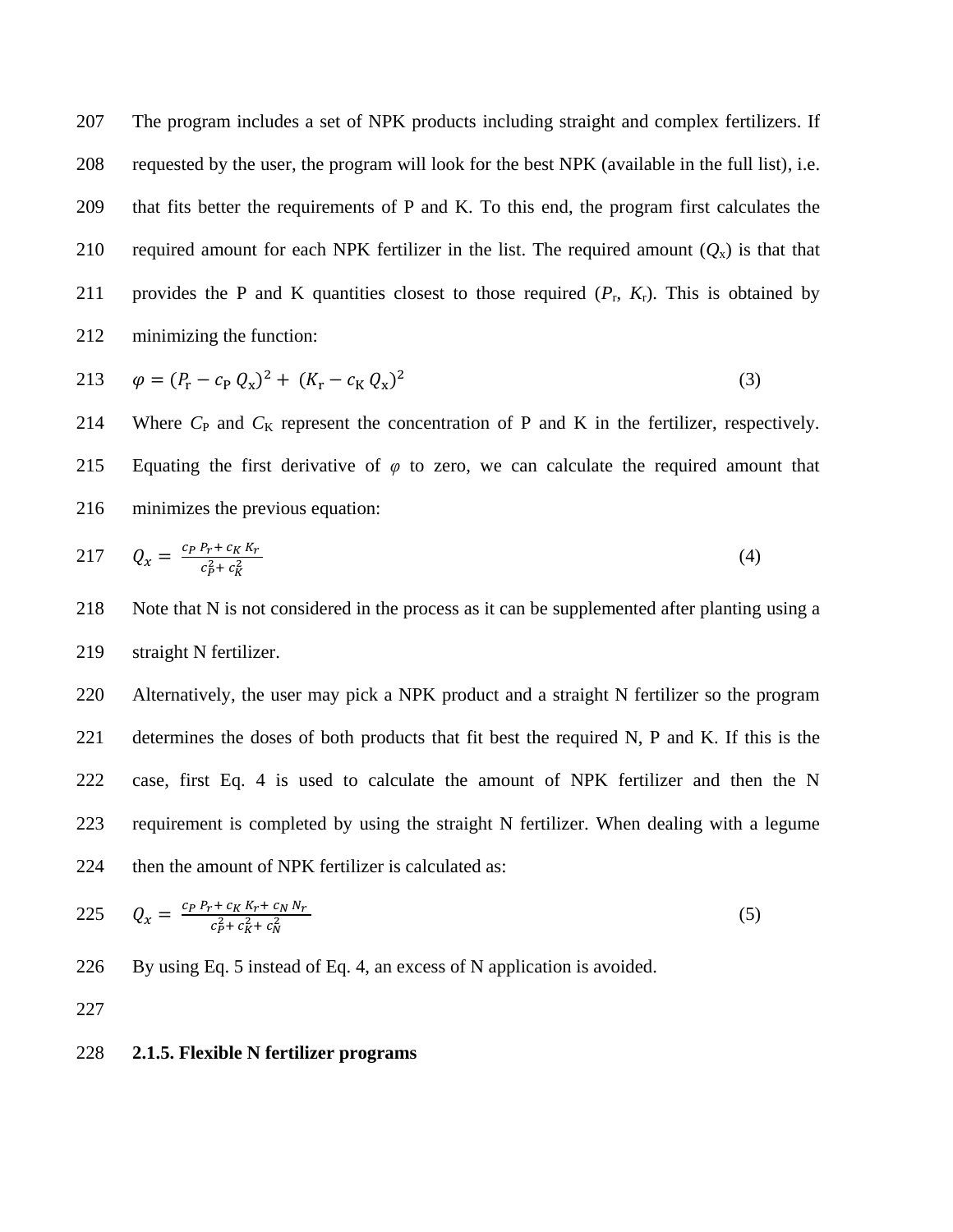Nitrogen application has to be as close as possible to N needs to avoid deficit (and yield loss) or excess (increased cost, pollution risk). This condition is not that tight for P and K as their concentration in soil changes slowly so we may compensate inputs and outputs on a longer term (several years).

 Adjusting N applied to N required is based on the target yield which may show a large inter-annual variability. This would be the case of rainfed crops in arid and semiarid areas. The variability of yield, as characterized by the coefficient of variation (CV, the ratio of standard deviation and mean), can be used to calculate the cumulative distribution function of yield by assuming a normal distribution. For yields corresponding to probabilities of 20 238 % and 80 % of not exceedance, the N fertilizer requirements for bad  $(N_{20})$  and good years (N<sub>80</sub>) are calculated by the program. The first marks the maximum advisable amount to be applied as pre-plant fertilizer. The second marks the maximum total N to be applied when climatic conditions do not pose a limitation for crop yield. An example for barley is shown in Table 1. For CV=30 %, which is not uncommon in rainfed Mediterranean areas, the 243 range in N fertilizer is quite large (i.e.  $78-140 \text{ kg N} \text{ ha}^{-1}$ ). The farmer has to fix a pre-plant 244 N application below N<sub>20</sub>. If he applies 50 kg N ha<sup>-1</sup> then the possible range in post-planting 245 application of N will be from 28 to 90 kg N ha<sup>-1</sup>, depending on how climatic conditions 246 along the season may restrict crop yield. If pre-plant N is 78 kg N ha<sup>-1</sup>, then he will have to 247 apply 62 kg N ha<sup>-1</sup> as topdressing fertilizer in very good years and no more fertilizer in bad years.

 **Table 1. Minimum and maximum nitrogen fertilizer requirements for barley with target yield 3000 kg/ha and different values of coefficient of variation (CV).**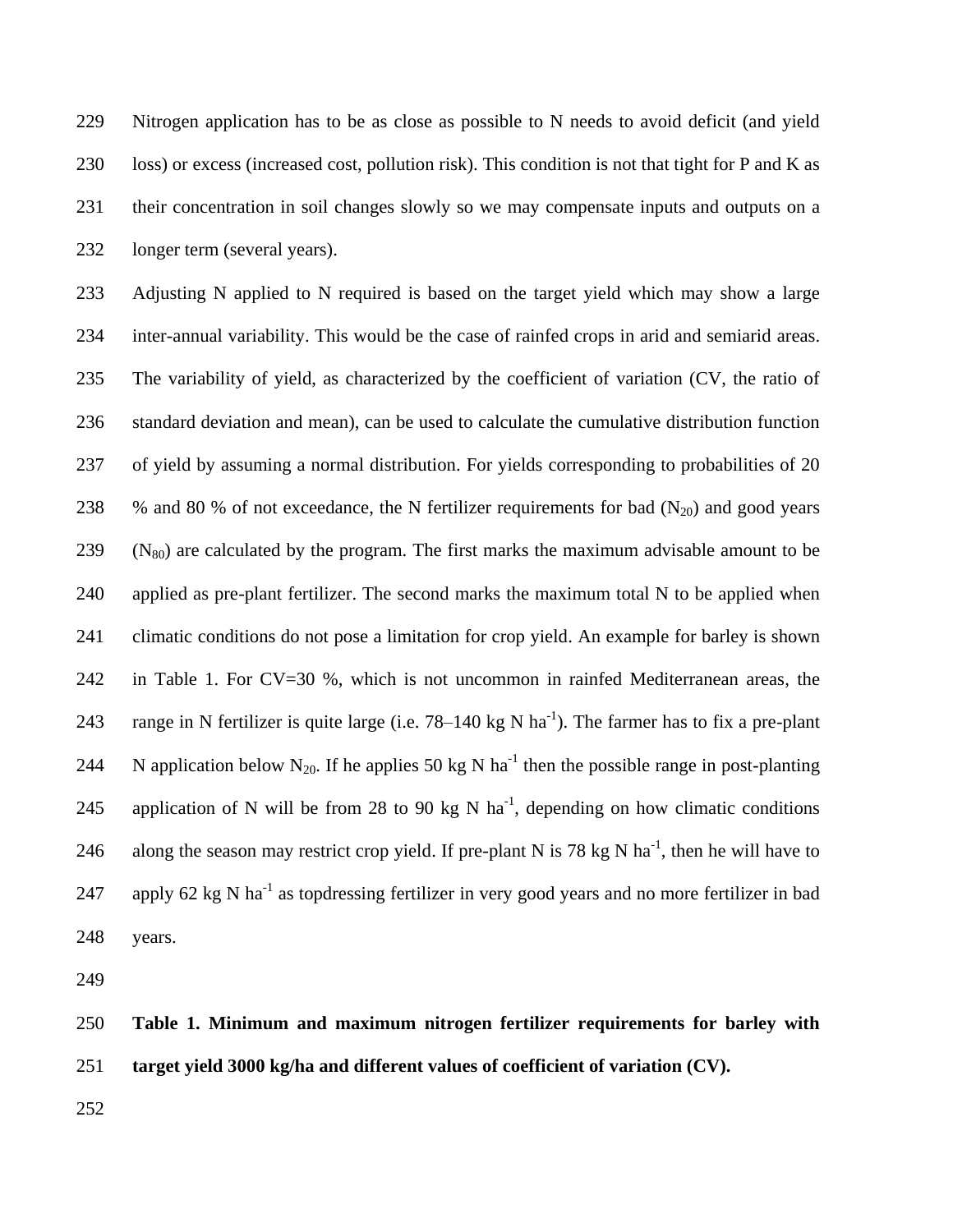|                | <b>Minimum N fertilizer</b> | <b>Maximum N fertilizer</b> |
|----------------|-----------------------------|-----------------------------|
| $\%$           | kg N/ha                     | kg N/ha                     |
|                | 98                          | 119                         |
| 20             | 88                          | 129                         |
| 3 <sup>c</sup> |                             | 140                         |

 The N fertilizer requirement provided by FertiliCalc should be corrected by the soil N supply, which is the addition of soil mineral N plus the N mineralized during the crop campaign. Available N can be determined in soil samples taken before planting or before fertilizer application, and should be subtracted from the fertilizer requirements to obtain the actual N fertilizer requirements assuming a high efficiency for this available N (i.e. 90%). The N mineralized during the crop campaign is accounted for in the model, assuming that the soil stable organic matter is in steady state and that the N supply is equivalent to the mineralization of residues and roots from the previous crop. If an organic fertilizer is applied to the field, the mineral N in this fertilizer and N mineralized along the season should be accounted for and subtracted from the fertilizer requirement to avoid over- fertilization. Two other additional sources of N that might be relevant when calculating 266 fertilizer requirements are N atmospheric deposition (usually 2-10 kg N ha<sup>-1</sup> year, but 267 occasionally >25; the program assumes 10 kg ha<sup>-1</sup>) and N in irrigation water that can attain high values depending on the water origin. If these additional N contributions can be estimated reliably, the N fertilizer requirement provided by FertiliCalc should be corrected assuming that a fraction (i.e. 70%) is absorbed by the crop. More detail on within-season methods to adjust N management can be found in Quemada et al. (2016b).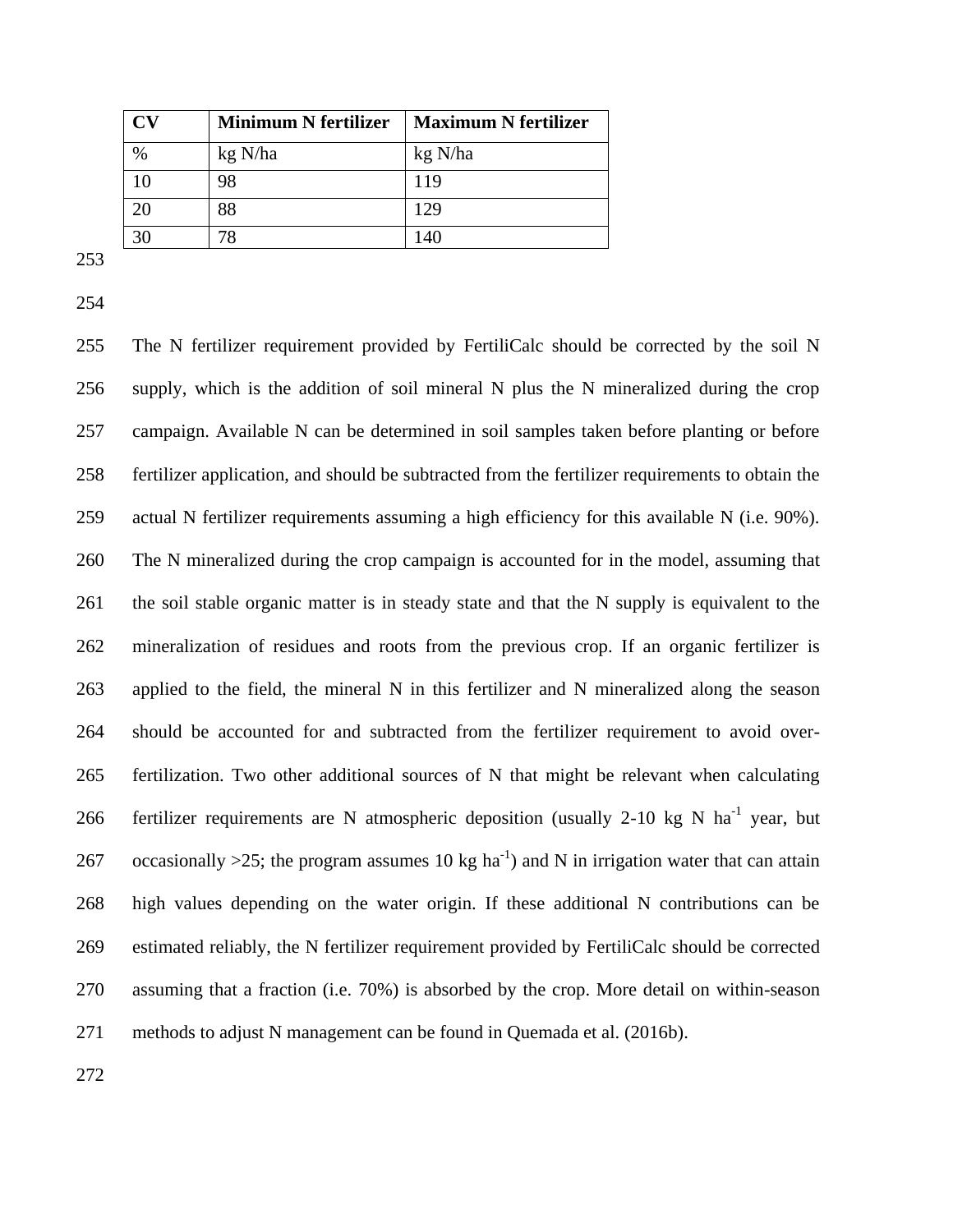# **2.1.5. FertiliCalc outputs**

 The main results (nutrient and fertilizer requirements) are included in a text file that is created in the folder containing the application. The application also evaluates the adequacy of the fertilizer program by indicating for each crop the possible excess or deficit of N. The excess or deficit of P or K is evaluated for the whole rotation. If information is available in the application database, the Ca, Mg and S balances are also provided.

# **2.2. Field trials**

 Ten field experiments performed during 2003 to 2004 were used to validate results of the application for N fertilization in bread wheat (*Triticum aestivum* L.). This crop was selected for its relevance in terms of planted area and for being a typical rainfed crop with large yield fluctuations depending on weather conditions. Experiments were established at 10 different locations from North (temperate climate without dry season and warm summer, Cfb according to Köppen classification) and Central (cold semi-arid climate, BSk) Spain with different yield potential. Soils in selected sites had a pH between 7.0 and 8.2, soil organic matter content ranging from 1.2 to 2.2 % and presenting a variety of textures (silt loam, silty clay loam, loam, and clay loam). Each experiment, sown with winter (Soissons 290 cv.) or spring (Gazul cv.) wheat, consisted of several N treatments (4 to 6) ranging from 0 to a non-limiting rate, distributed in a completely randomized block design with four replications. Nitrogen was applied as ammonium nitrate broadcast to plots at the beginning of tillering and stem elongation. In July, the 1.5 m central fringe was harvested from each plot with a combiner and the wheat yield was recorded. Grain subsamples were analysed for N concentration by Kjeldahl´s method. The N fertilizer rate to reach the plateau yield was determined by fitting a quadratic-plus-plateau model to the wheat yield for each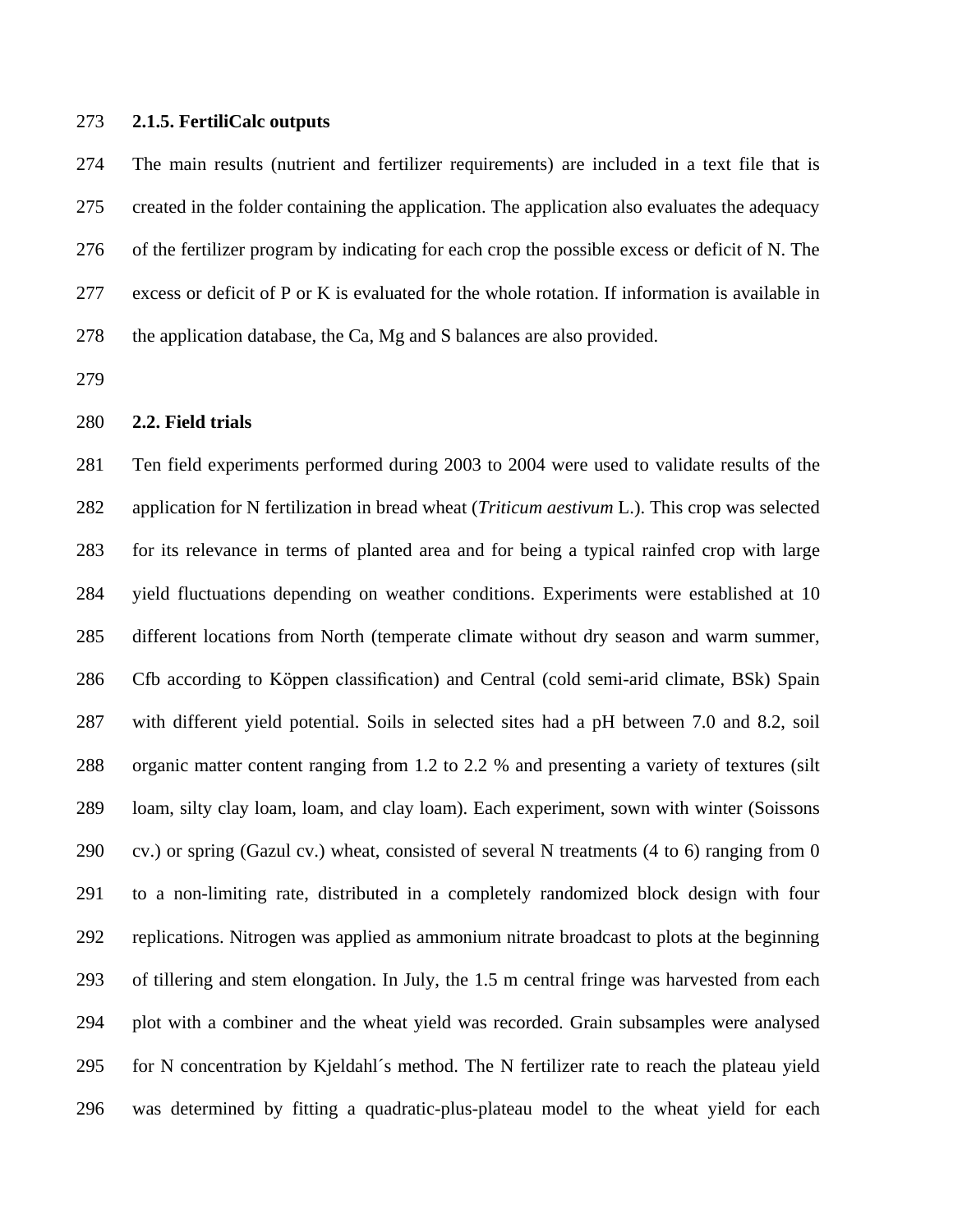experiment using R software (R Core team, 2018). Soil mineral N content (NMIN) was determined in soil samples taken before first fertilizer application at 0.3-0.2 m intervals to the effective rooting depth (0.9 m or 0.4 m depending on soil characteristics) in each plot. The samples were extracted with 1 M KCl, centrifuged and in the supernatant nitrate concentration was determined by spectrophotometry after reduction with a cadmium column, and ammonium by the salicylate-hypochlorite method. In four of the ten experimental sites, crops were irrigated. Subsamples of irrigation water were taken periodically for determination of nitrate concentration, and the N applied in irrigation water was calculated as the product of water applied and N concentration determined with the above described method. A detailed description of field experiments and procedures can be found in Arregui and Quemada (2008) and Quemada (2006).

 FertiliCalc was run to obtain the recommended N rate for each experiment, introducing the plateau yield reached in each experiment and the corresponding grain N concentration. Other inputs were the precedent crop yield and soil site characteristics. The adjusted N rate was obtained by correcting the FertiliCalc recommended N rate by discounting 90% of NMIN and 70% of N applied in irrigation water to account for the irrigation efficiency.

## **2.3. Case study**

 Although FertiliCalc has been conceived as a practical application for agronomists, farmers and students, it may also be extremely useful for the fertilizer supply sector, allowing the estimation of nutrient balances at regional scale. To illustrate that, we evaluated the P and K balances for the Jaen province (Spain). The climate is Mediterranean (temperate semi- arid climate, Csa) and its total agricultural land covers more than 600000 ha, 90 % of which is occupied by olive trees. Using recent statistics of crop production and use of fertilizers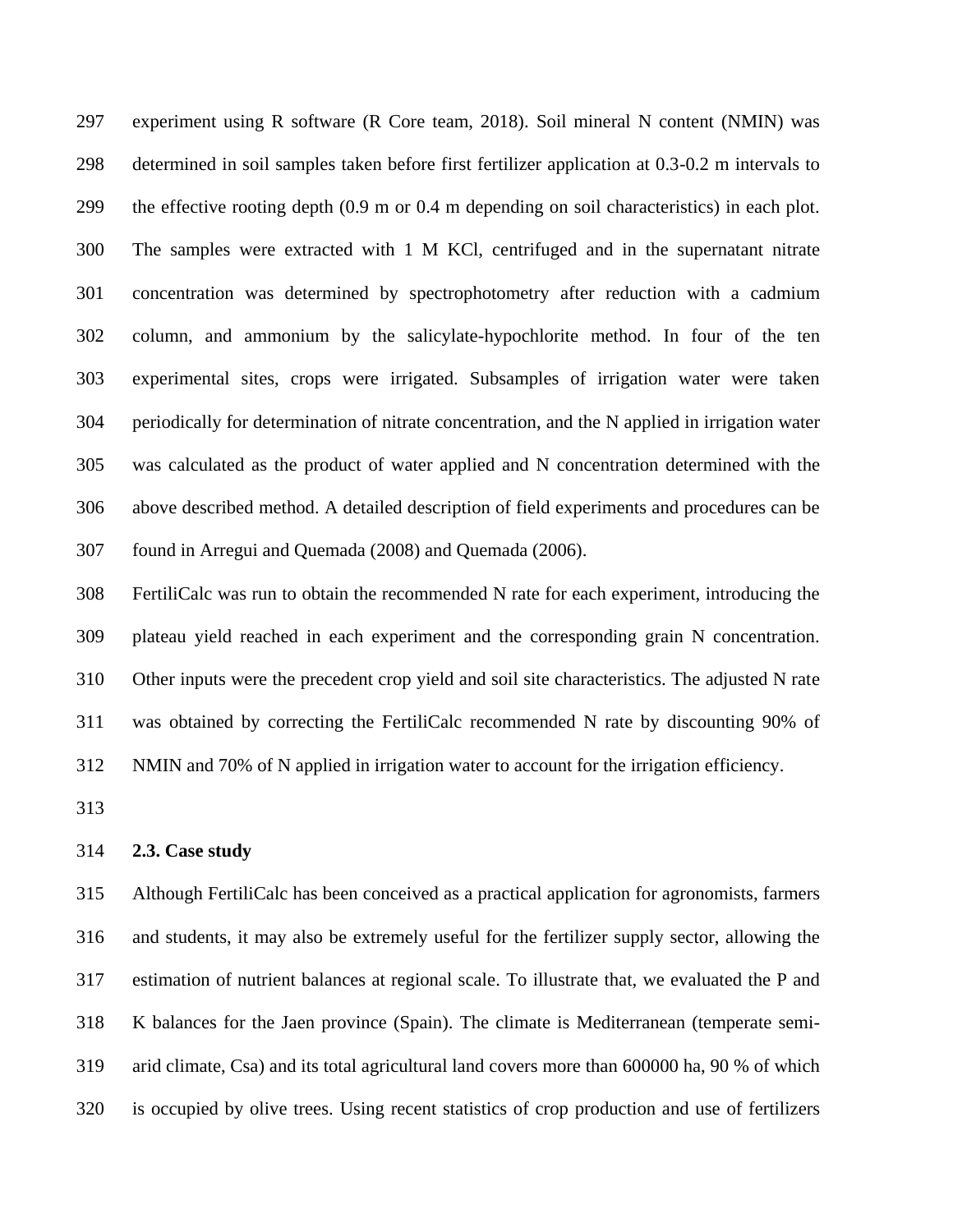available on the web (Anuario Estadístico de Andalucía, 2015), we used FertiliCalc to determine total P and K supplied by fertilizers and total P and K exports in the province in the year 2015, estimating the imbalances between inputs and outputs of these nutrients. The statistics on binary and ternary fertilizers grouped the products as N-P, N-K, P-K and N-P- K, rather than showing values for specific fertilizer compounds. In the analysis, such unspecified products were given the P and K contents of di-ammonium phosphate, potassium nitrate, potassium phosphate and a 15-15-15 NPK fertilizer.

#### **3. Results**

## **3.1. Field trials**

 The optimum N fertilizer rate estimated from the experimental data (i.e. that required to 332 reach the plateau yield) differed substantially between sites, ranging from 60 to 180 kg ha<sup>-1</sup>. The adjusted N rate obtained by correcting the FertiliCalc recommended N rate by the contribution of the NMIN and the N applied in the irrigation water was highly significantly related to the optimum N fertilizer rate found in the field experiments (Fig. 1A). The proportion of the variance of the N fertilizer rate in the field experiment explained by FertiliCalc after this correction was 95 %, whereas explained variance without correction was 18% (Fig. 1B).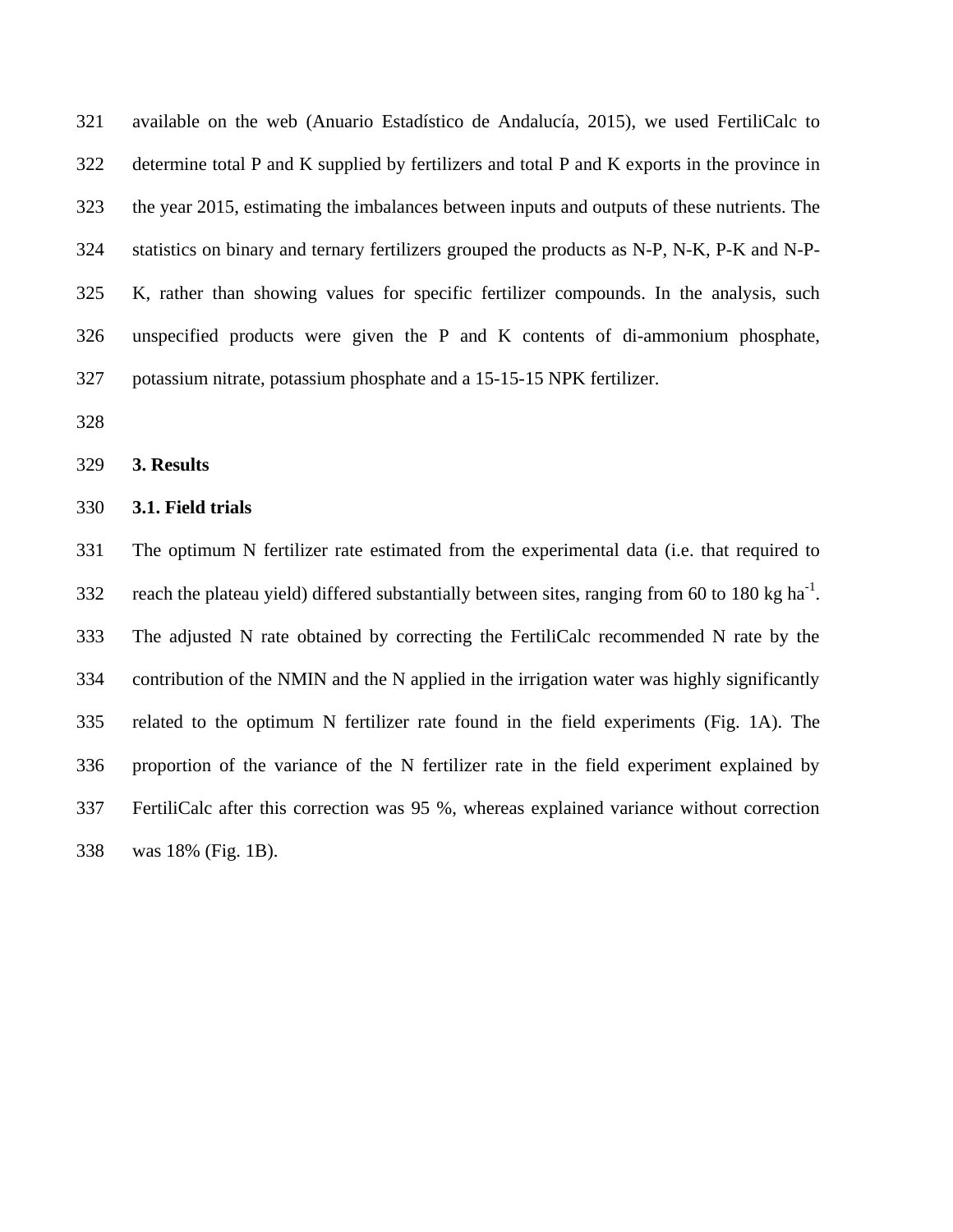

 Figure 1. Plots of N fertilizer rates to reach the plateau yield observed in the field experiments versus the fertilizer rates recommended by FertiliCal either corrected (A) or not (B) to account for the contribution of soil mineral N content and N applied in the irrigation water.

# **3.2. Case study**

 Table 2 shows the estimates of P and K supplied by the different fertilizers applied in 2015 in the province of Jaen. Around 65 % of the P and K inputs came from ternary NPK fertilizers (assumed as 15-15-15). Overall, the estimated supply of P and K was 3578 and 6676 t, respectively. On the other hand, Table 3 presents the estimated exports of P and K for different crop categories. Unsurprisingly, olive trees were responsible of the most part of P and K exports (75 and 83 %, respectively) due to the predominance of this crop in the studied province, with cereals the first source of P and K outputs (13 and 8 %) after olive trees. Considering all the crops, total calculated P and K exports were 2331 t and 18171 t, respectively.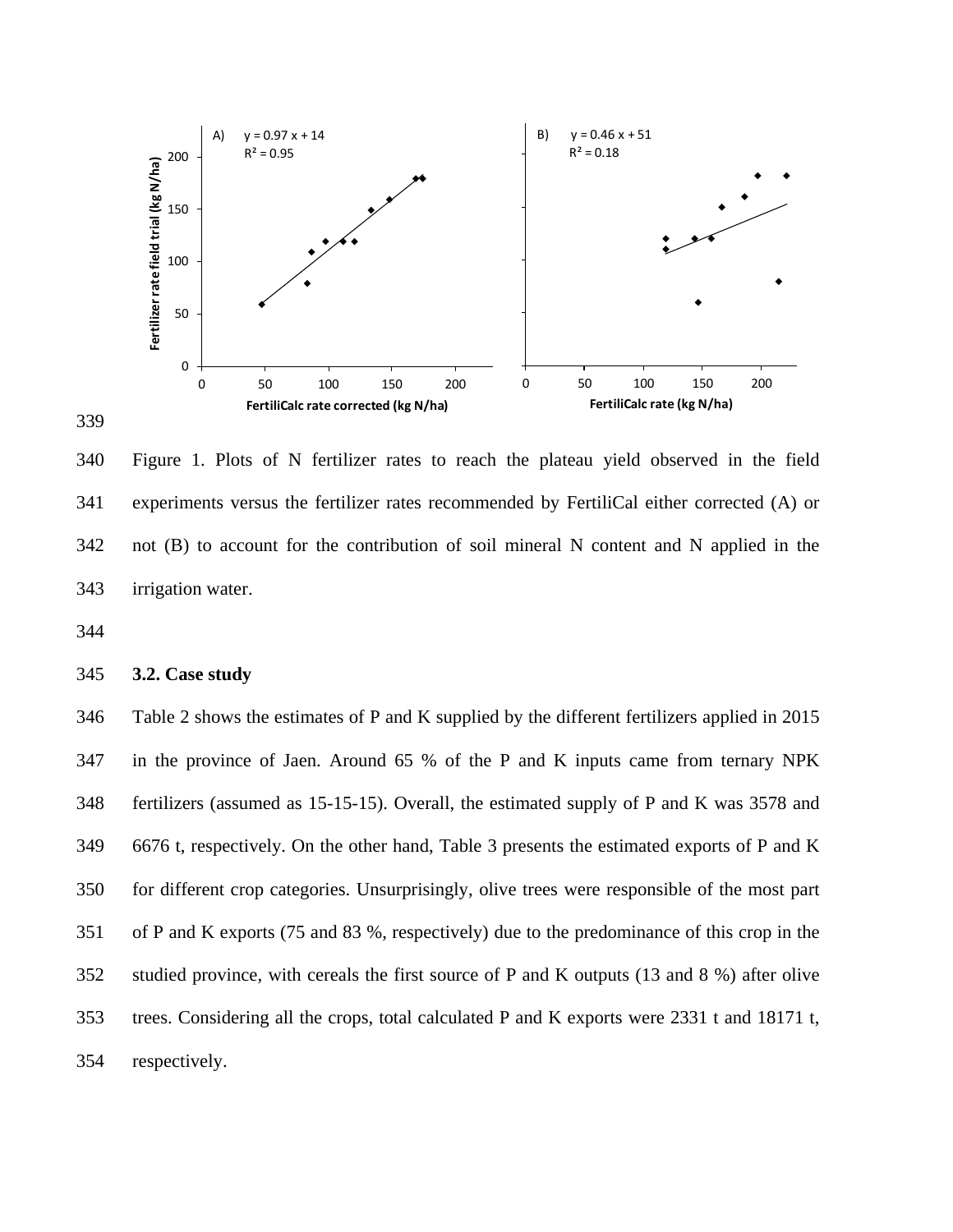355 Comparing the total input and outputs, contrasting results are evident for the two nutrients.

- 356 In the case of P, the supply of this nutrient by fertilizers exceeded the estimated crop
- 357 exports by around 50 %. On the contrary, the K applied by fertilizers was far below the
- 358 calculated exports (K inputs barely covered 37 % of the outputs).
- 359 **Table 2. Applied P and K fertilizers and their corresponding supply of P and K in**
- 360 **2015 in the Jaen province (Spain). Unspecified fertilizers were given the P and K**
- 361 **concentrations of: dicalcium phosphate1, di-ammonium phosphate2, potassium**
- 362 **nitrate3, potassium phosphate4, N-P-K (15-15-15)5.**
- 363

| <b>Fertilizer</b>     | <b>Fertilizer use</b> | P        | K              | P input  | <b>K</b> input |
|-----------------------|-----------------------|----------|----------------|----------|----------------|
|                       |                       | $\%$     | $\%$           |          |                |
| Superphosphate        | 2 2 9 5               | 8.5      | $\theta$       | 195      |                |
| Triple superphosphate | 29                    | 20       | 0              | 6        |                |
| Other straight P      | 3 4 2 0               | 17       | $\overline{0}$ | 581      |                |
| fertilizers1          |                       |          |                |          |                |
| Potassium chloride    | 2 3 7 0               | $\Omega$ | 50             | $\Omega$ | 1 1 8 5        |
| Potassium sulfate     | 198                   | $\Omega$ | 41.5           | 0        | 82             |
| Binary N-P 2          | 667                   | 20       | 0              | 133      |                |
| Binary N-K 3          | 1650                  | 0        | 36.5           | 0        | 602            |
| Binary P-K 4          | 1518                  | 23       | 28             | 349      | 425            |
| Ternary N-P-K 5       | 35 052                | 6.6      | 12.5           | 2 3 1 3  | 4 3 8 1        |
| Total                 | 47 200                |          |                | 3578     | 6676           |

364

- 365 **Table 3. Area devoted to different crop groups and P and K exports calculated from**
- 366 **production statistics for 2015 in the Jaen province (Spain).**

| Crop group            | Area    | <b>Total P exports</b> | <b>Total K exports</b> |
|-----------------------|---------|------------------------|------------------------|
|                       | ha      |                        |                        |
| Cereals               | 25 161  | 313                    | 1489                   |
| Forages               | 2 7 3 4 | 168                    | 1 188                  |
| Fruit trees and vines | 6 4 4 1 | 13                     | 39                     |
| Horticultural crops   | 2 5 3 3 | 28                     | 152                    |
| Industrial crops      | 7 1 6 9 | 46                     | 50                     |
| Legumes               | 1683    |                        |                        |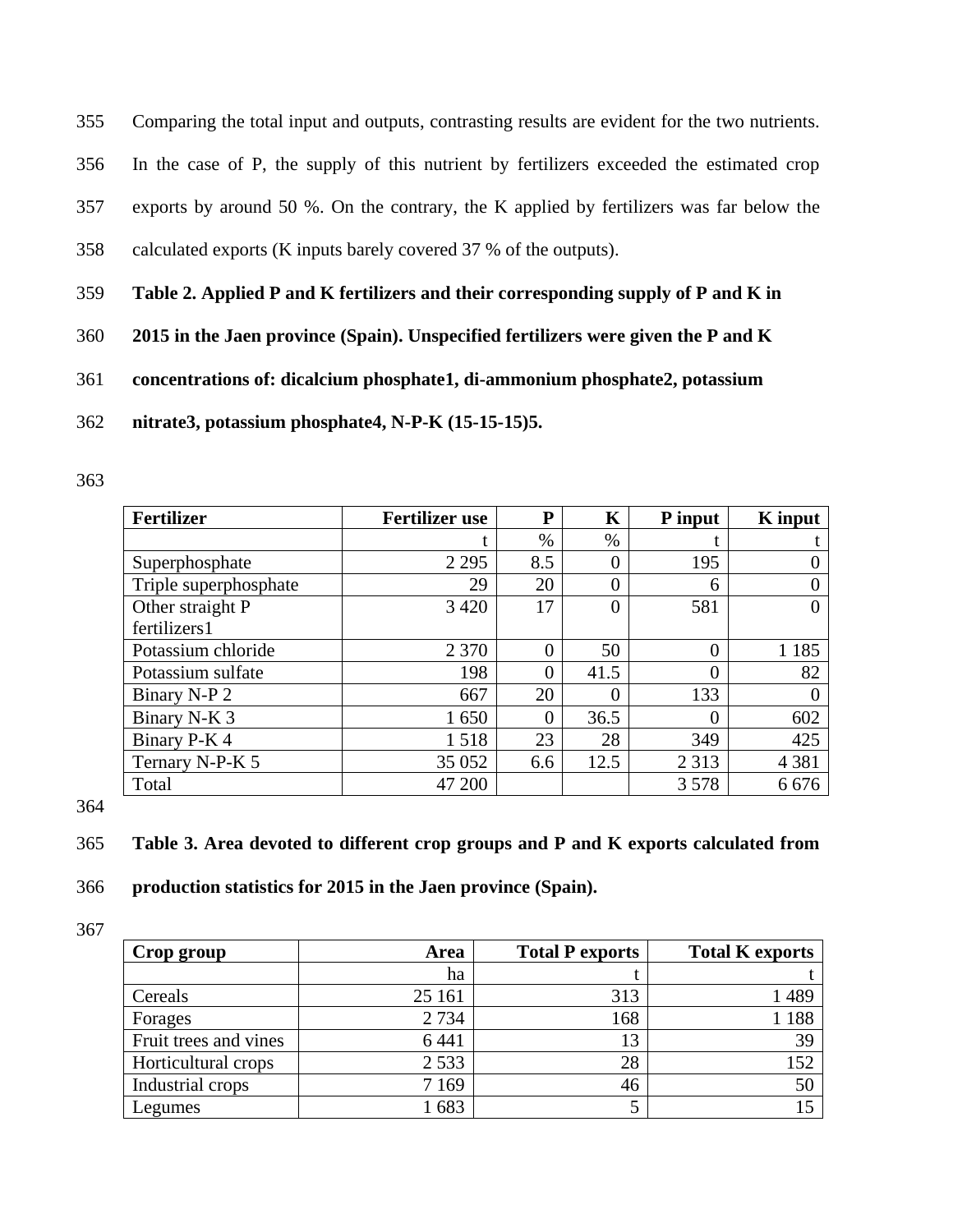| Olive trees | 586 074                                 | 758                                | ب رے<br>⊥ ~    |
|-------------|-----------------------------------------|------------------------------------|----------------|
| Total       | 705<br>າລາ<br>n ∡<br>UJ 1<br><u>. .</u> | $\Omega$ $\Omega$ $\Omega$<br>2.51 | $\Omega$<br>ıυ |

#### **4. Discussion**

## **4.1. Field trials**

 The results shown in Fig. 1 highlight the predictive capacity of FertiliCalc, but also the need to include the soil and water N contribution to adjust N fertilizer rate to current crop 373 requirements. In these field experiments the average NMIN was 50 kg N ha<sup>-1</sup> and the N 374 applied with water in the irrigated trials was 19 kg N ha<sup>-1</sup>. If these contributions are not taken into account, FertiliCalc would predict a higher N rate than that observed in the field experiments (Fig. 1B).

 In practice, it is common to take soil samples for NMIN only from the upper layers because of labor or economic constraints. Nevertheless, crop extraction from deeper layers should not be neglected and underestimation of the effective rooting depth could be minimized by preliminary studies with adequate equipment (Arregui and Quemada, 2006; Gabriel et al. 2010). Slight underestimation of N supplied by mineralization may occur as FertiliCalc assumes steady-state for soil organic matter. The program only gives allowance to the N released by decomposition of the precedent crop residues, therefore, it might underestimate N mineralization from soil pools that might be occasionally enhanced by soil management (i.e. tillage) or applied as organic amendments (Quemada and Menacho, 2001). Other sources of N inputs in the field, like N atmospheric deposition, should also be considered for correction if they are relevant. In the studied region N atmospheric deposition was low  $(2-3 \text{ kg N} \text{ ha}^{-1})$ ; EMEP, 2019) and fields had not received organic amendments during four years prior to the beginning of the trials.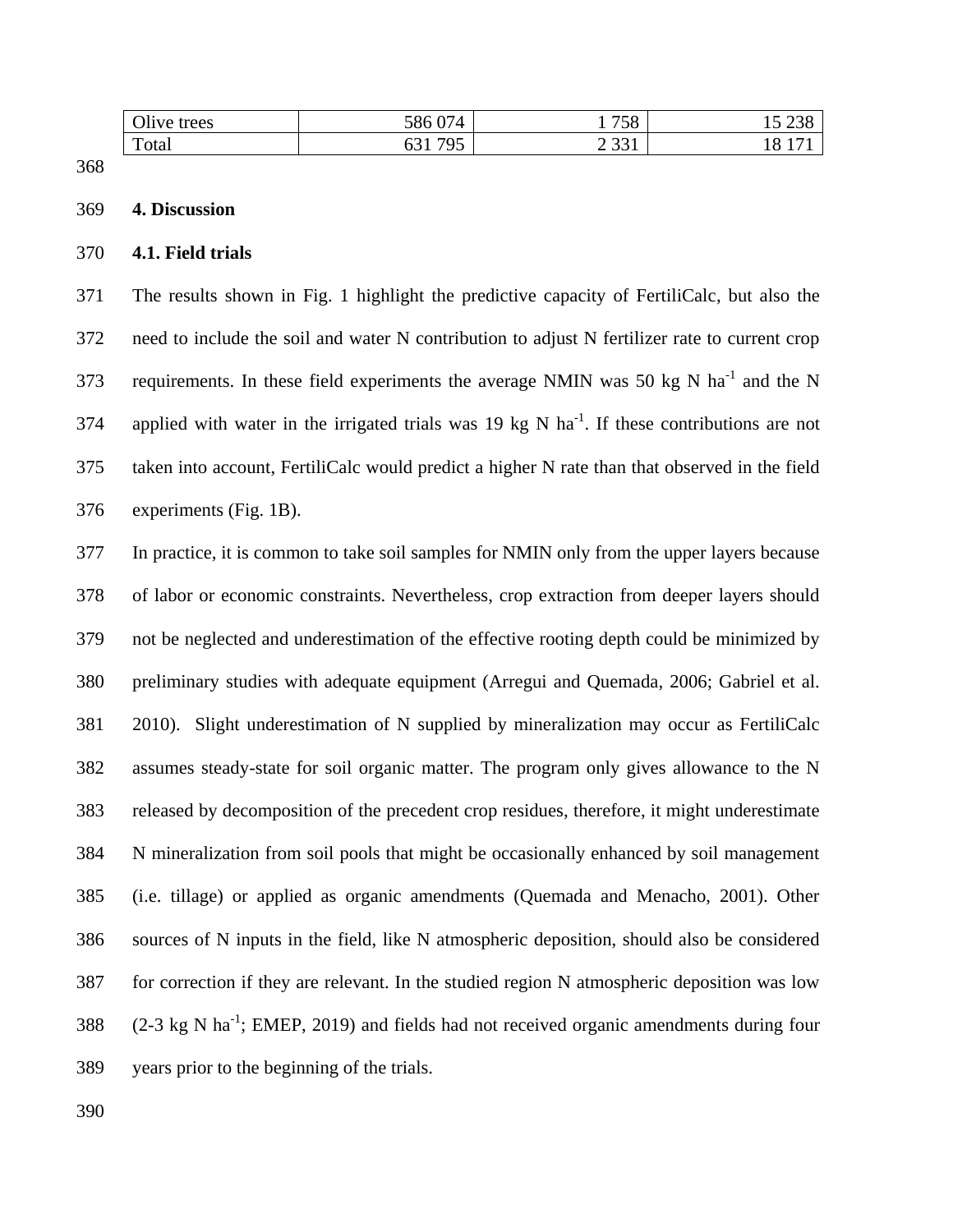# **4.2. Case study**

 The large imbalances found in the case study when comparing the P and K inputs with the outputs can be ascribed to the differences in the ratio P: K between fertilizer supply (around 1:2, Table 2) and crop exports (almost 1:8, Table 3). In this regard, the preponderant use of ternary fertilizers over other products makes impossible to simultaneously balance the supply and demand of P and K. In the light of this, a reduction of complex fertilizers and a promotion of binary N-K or straight K fertilizers like potassium chloride should favor a better balance. This is relevant for farmers since K deficiency is deemed a major nutritional disorder in olive orchards in southern Spain. These results reveal that an inadequate selection of fertilizer compounds likely contributes to this extensive problem. Similar analysis using FertiliCalc might be extremely valuable for retailers and other agents of the fertilizer industry, as the generated information could be used to define commercial strategies that cope better with the nutrient requirements of specific crops or regions while maximizing their economic return.

 The results of this case study should be taken with care, as some bias might arise from implicit assumptions such as the choice of unspecified binary and ternary fertilizers or the fact that only harvested parts are considered in the calculation of crop exports. However, these assumptions are not expected to make a big impact on our results. With regard to the latter assumption, according to data provided by Anonymous (2005), fresh pruned wood from olive trees should be over 400000 t year<sup>-1</sup>. Assuming a water content of 0.53 m<sup>3</sup> m<sup>-3</sup> (López-Bernal et al., 2014), and P and K concentrations of 0.05 and 0.32 % in the dry matter, respectively (Villalobos FJ, unpublished), the potential annual exports of P and K in the wood of olive trees would be 90 and 580 t, respectively. These values represent a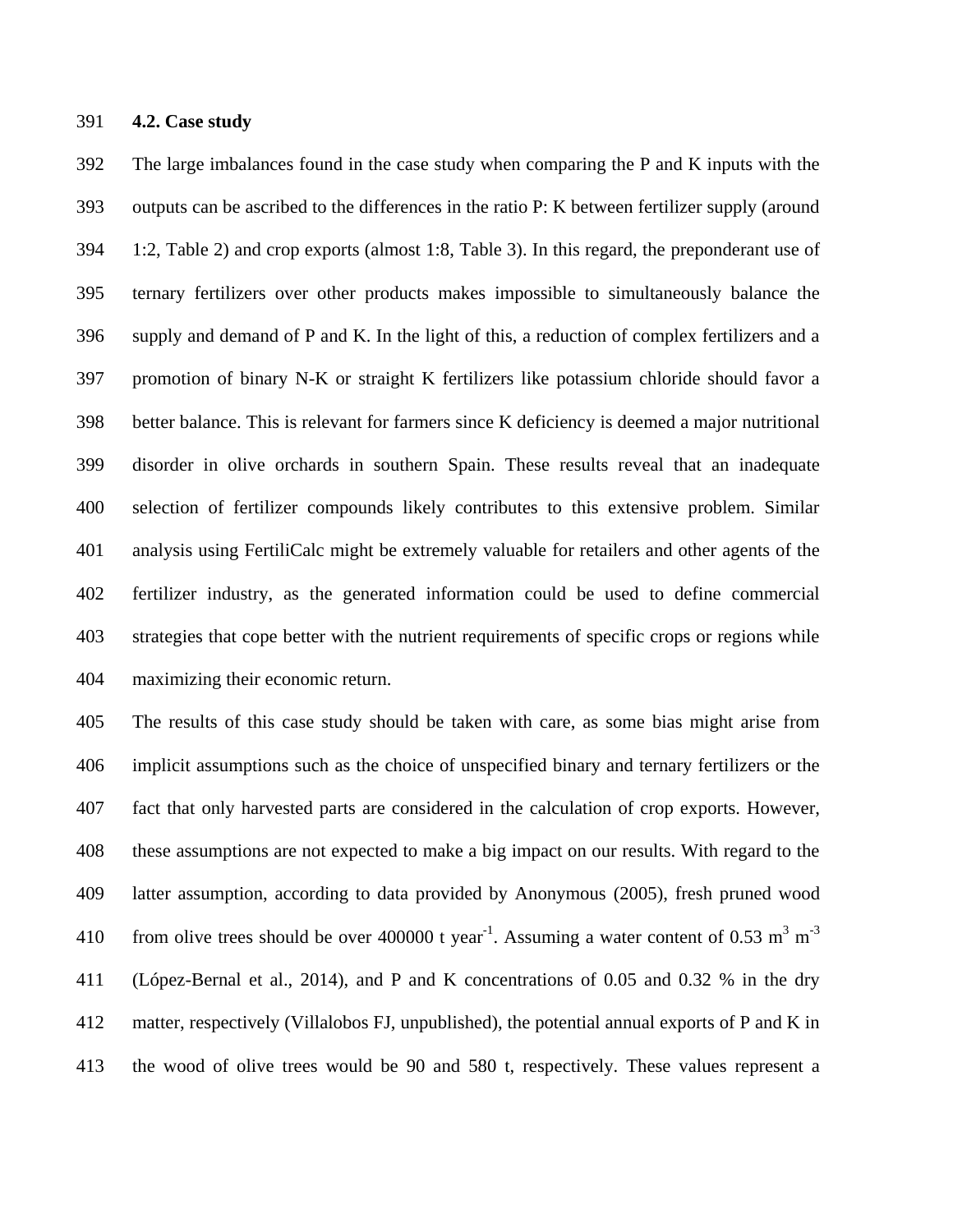modest contribution to the total P and K in 2015 shown in Table 3, despite olive trees being the most important crop in the case study.

# **4.3. Further considerations**

 The reliability of FertiliCalc for providing accurate estimates of P and K requirements is challenged by the complex dynamics of these nutrients in the soil, particularly in the case of P. Periodical soil analyses are required since it is difficult to establish how the soil test is going to evolve in the future on the grounds of the application output provided by the application. This checking is critical in a sufficiency strategy, since a significant decrease of the soil test below the threshold value may imply that P or K would be a constraining factor for yields during a long time. Contrasting with N, which is a mobile nutrient, P and K are essentially retained in the soil, but its availability is the result of reactions of very different nature occurring in the soil after fertilization. Frequently, the efficiency of applied P in increasing the Olsen P level of soil in high P fixing soils such as calcareous soils is less than 10 % after several months. This efficiency may vary widely depending on fertilizer management. For example, high fractionation in P fertilization with fertigation, or the application of P fertilizers with organic matter may increase significantly their efficiency in increasing the available P status of soil (Delgado et al., 2016a). This problem may also occur, usually at a lesser extent, with K. However, the so called "interlayer K fixation" leading to a low efficiency of applied K fertilizer may be very high in clayish soils with illite as dominant clay mineral. Finally, uncertainties about the accuracy of usual soil tests should be taken into account, in particular in the case of P (Recena et al., 2016). Taking into account these facts regarding P and K, and the need of accounting for the mineral N present in soil for correcting data provided by the application, soil analyses represent an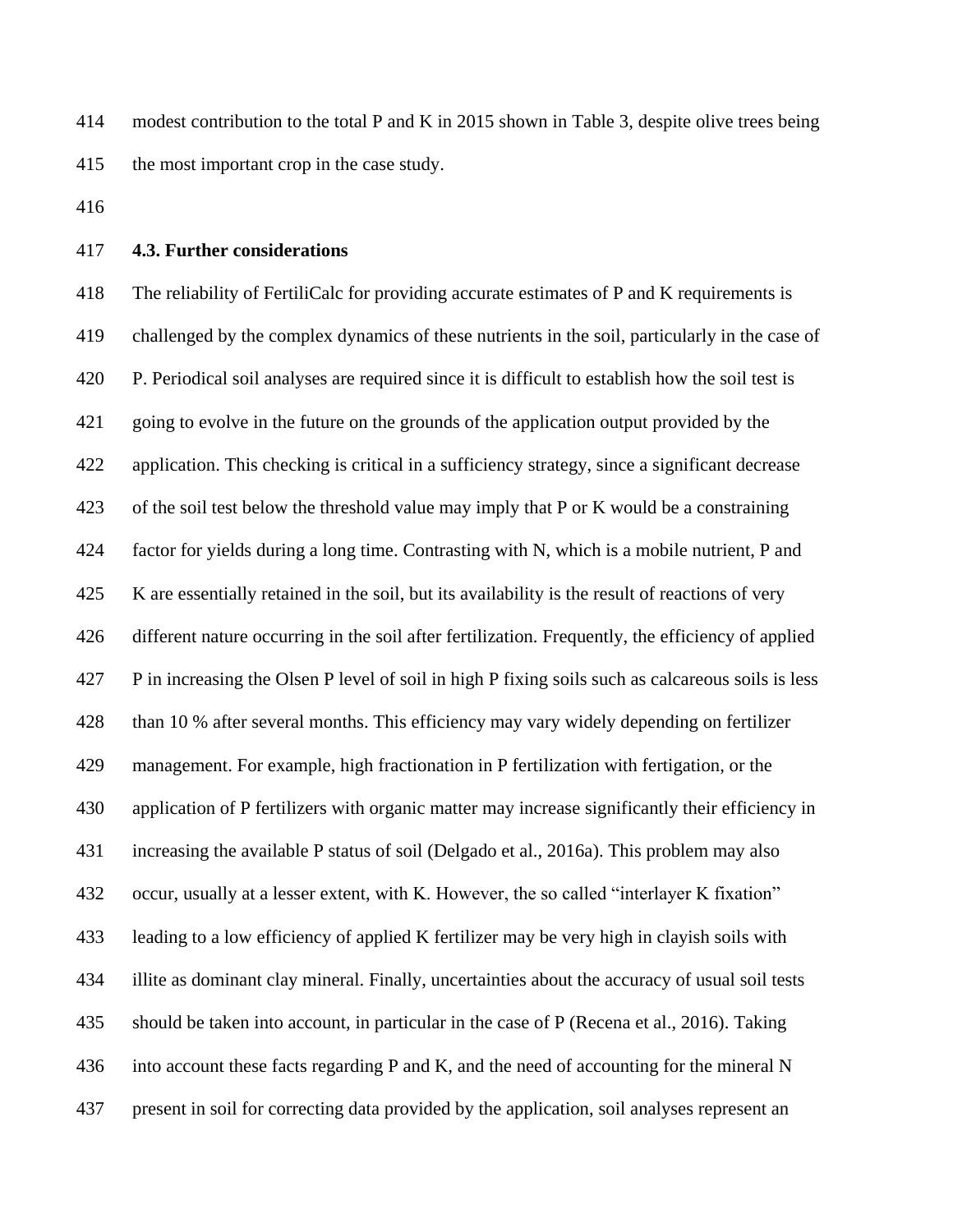| 438 | important aid for efficient fertilization using FertiliCalc. In any case special caution is      |
|-----|--------------------------------------------------------------------------------------------------|
| 439 | recommended when using FertiliCalc for calculating P requirements in soils with high             |
| 440 | contents of calcium, organic matter or oxides and hydroxides of iron and aluminum.               |
| 441 | The program does not take into account the soil water balance which affects strongly nitrate     |
| 442 | leaching and denitrification. This oversimplification is a must for simplicity as no water       |
| 443 | balance model (requiring weather data) is required. Tracking the dynamics of soil nitrate        |
| 444 | concentration or the dynamics of plant N concentration would require much more complex           |
| 445 | crop simulation models.                                                                          |
| 446 | In addition to its use for providing advice (extensionists, fertilizer dealers) or taking        |
| 447 | decisions (farm managers), FertiliCalc may be a learning tool in the class. The student may      |
| 448 | be assigned a specific case representative of local conditions (e.g. crop rotation) so first     |
| 449 | there is a need for searching data in terms of fertilizer prices and products available,         |
| 450 | expected yields, soil types, etc. Depending on the specific teaching/training level, the         |
| 451 | student should perform the calculations manually and use the program to check the results        |
| 452 | (e.g. basic agronomy class) or do the calculations directly using the software (e.g.             |
| 453 | environmental science or agricultural classes in high schools or technical colleges). A more     |
| 454 | demanding practical task for deeper training in Fertilizer Management that could be              |
| 455 | proposed to students would imply: a) review local recommendations for fertilizer use and         |
| 456 | b) contact and interview local farmers about their fertilizer programs to compare them with      |
| 457 | the results from FertiliCalc. This will allow students to use this decision tool as an effective |
| 458 | mean of checking the effectiveness of fertilization practices at a regional scale.               |
| 459 | The availability of FertiliCalc in 27 versions covering the most important languages and         |
| 460 | cultures has been the result of the altruistic contribution of agronomists from many             |
| 461 | countries (their names and affiliations are shown in the credits of each version). It allows     |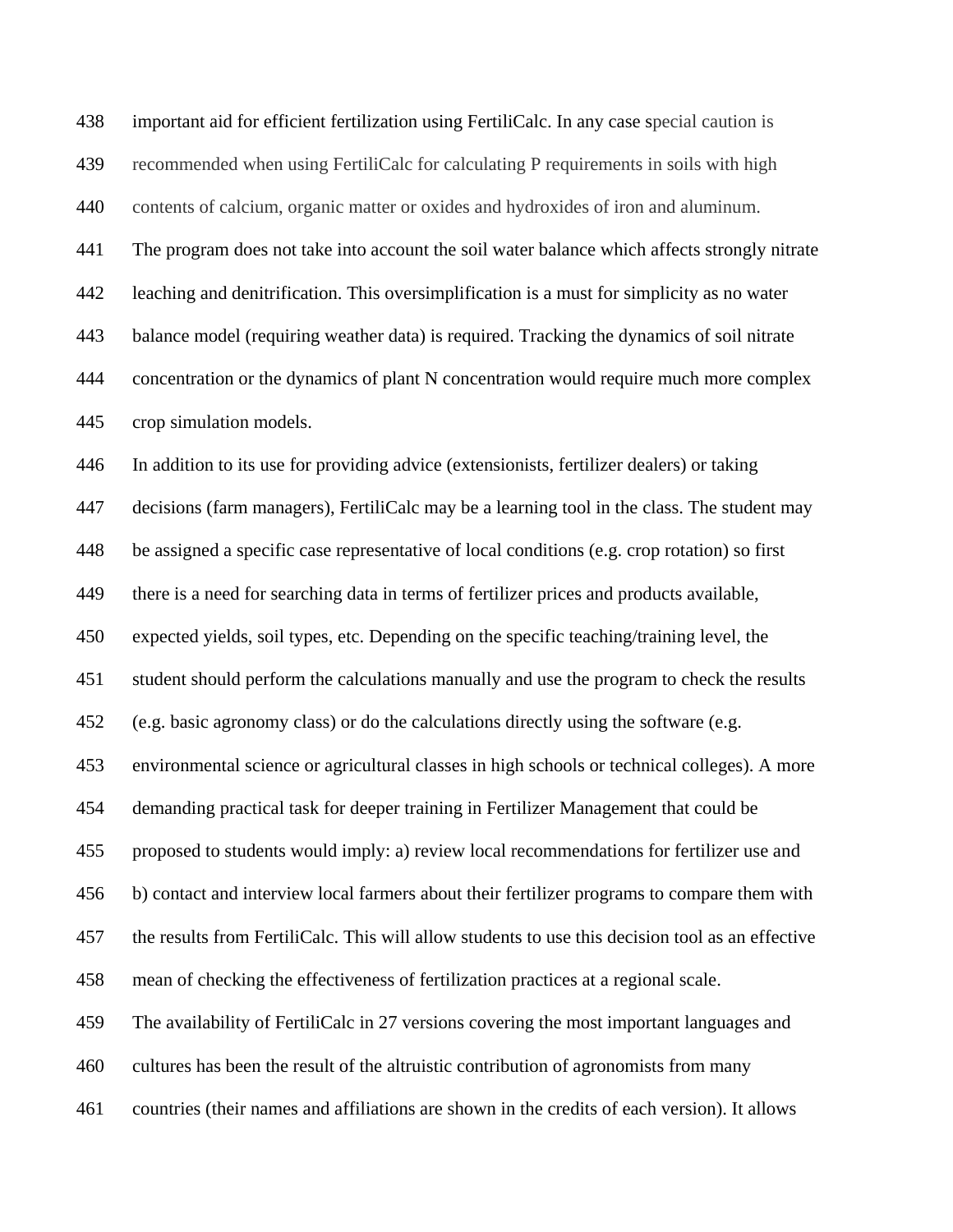| 462        | not only the sharing of this simple technology but also provides a tool for young                                                    |
|------------|--------------------------------------------------------------------------------------------------------------------------------------|
| 463        | agronomists moving to different countries for extension or cooperation.                                                              |
| 464        |                                                                                                                                      |
| 465        | <b>Acknowledgements</b>                                                                                                              |
| 466        | F. Orgaz, Majid Jami Al-Ahmadi and Behnam Kamkar contributed to improving the                                                        |
| 467        | earliest version of the program. This work was supported by ERA-NET FACCE SURPLUS                                                    |
| 468        | [grant number 652615, project OLIVE-MIRACLE], being co-funded by INIA of Spain                                                       |
| 469        | [PCIN-2015-259].                                                                                                                     |
| 470        |                                                                                                                                      |
| 471<br>472 | <b>Conflict of interest</b>                                                                                                          |
| 473        | The authors declare no potential conflict of interest for this research.                                                             |
| 474        |                                                                                                                                      |
| 475        |                                                                                                                                      |
| 476        |                                                                                                                                      |
| 477        | <b>Appendix A1. Calculation of N requirements</b>                                                                                    |
| 478        | N fertilizer requirements $(N \, rate)$ are calculated from:                                                                         |
| 479        | $N\ rate = \frac{N_{end}+(1+f_{NR})(N_{yield}+N_{res})-k_{im}\ F_{res}N'_{res}-f_{NR}(N'_{yield}+N'_{res})-N_{other}}{(1-n)}$<br>(6) |
| 480        | In this equation, $N_{end}$ represents the final soil inorganic N (residual N). FertiliCalc uses a                                   |

481 fixed value of 10 kg N ha<sup>-1</sup> assuming that crops are unable to recover N below that threshold. *fNR* is the ratio of N in roots to N in shoots. *Nyield* and *Nres* refer to N accumulated in the harvest organ and residues of the present crop, respectively, while their homologous *N'yield* and *N'res* correspond to the previous crop in the rotation. These values are easily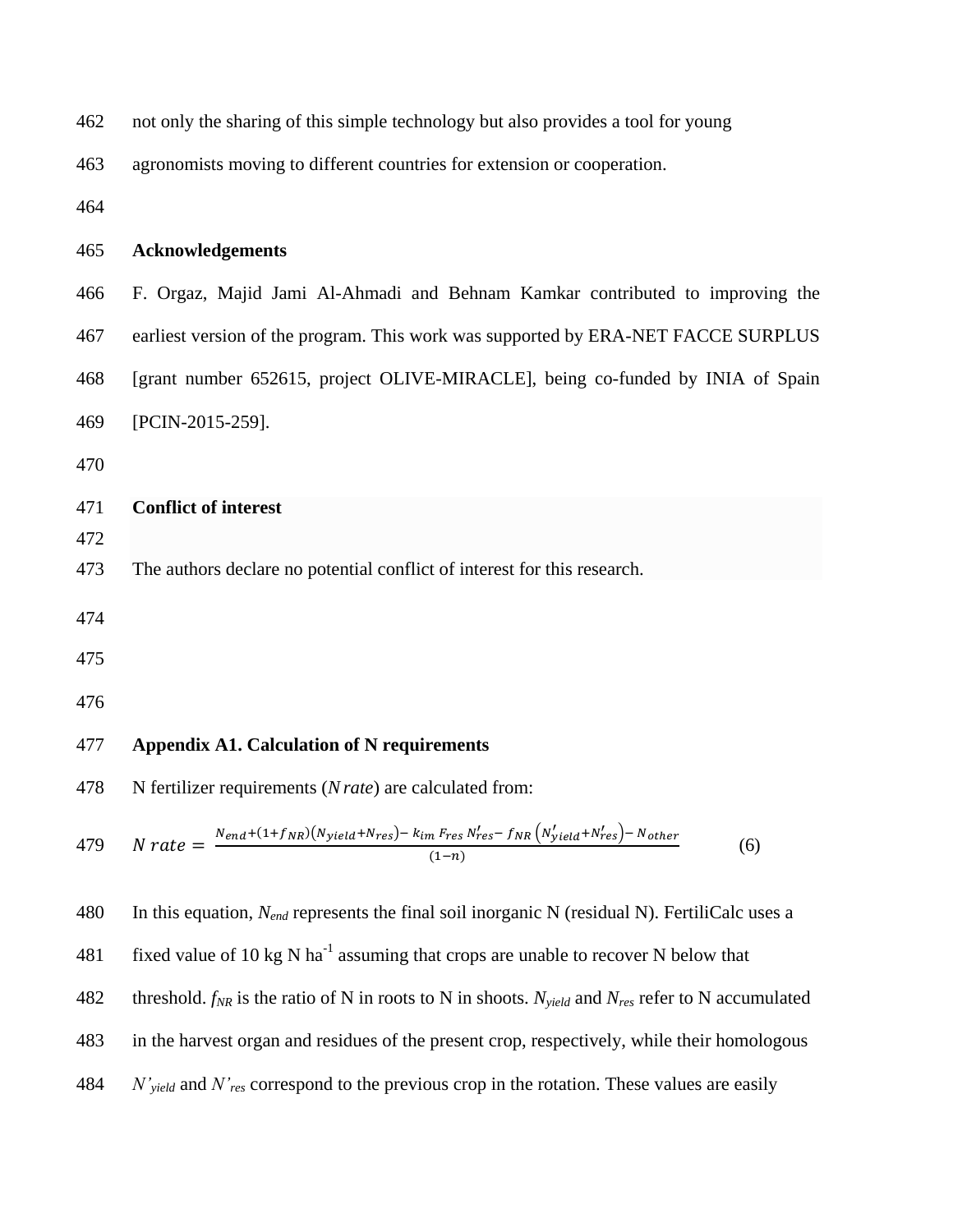calculated from the product of concentrations of N in harvested organs and residues and their biomass (Quemada et al., 2016a). The coefficient *kim* would have a maximum value of 1 if all the aboveground residues were mineralized with no loss. Lower values are expected if the residues are not incorporated by tillage or when the N concentration in residues is low. FertiliCalc adopts different values depending on whether the crop is a legume and whether it is tilt. *Fres* is the fraction of residues that are left in the field (user-defined input; otherwise the application provides default values depending on the crop). *Nother* is the total N received by atmospheric deposition, symbiotic fixation and irrigation water. In the case of non-legume crops, FertiliCalc adopts a default value. For legume crops, the application 494 calculates  $N_{other}$  as a fraction of the crop N  $(f_{fix})$ :

$$
495 \t N_{other} = f_{fix}(1 + f_{NR})(N_{yield} + N_{res})
$$
\n(7)

496 Where  $f_{fix}$  takes different values depending on the type of legume crop (annual or perennial) and the percentage of soil organic matter (Quemada et al., 2016a). Finally, the coefficient *n* in Equation 6 represents the fraction of applied N that is lost (leaching, volatilization, denitrification). Depending on soil texture, FertiliCalc assumes that leaching ranges from 20% (sandy) to 2% (clayish). The rates of volatilization of ammonia and denitrification are determined according to Quemada et al. (2016b).

- The model assumes that most of N supplied by mineralization, atmospheric deposition,
- symbiotic fixation and contained in the irrigation water, are taken up by crops with no
- losses. Table 4 provides a list with the values of the aforementioned parameter used by
- FertiliCalc in the calculation of *N rate*.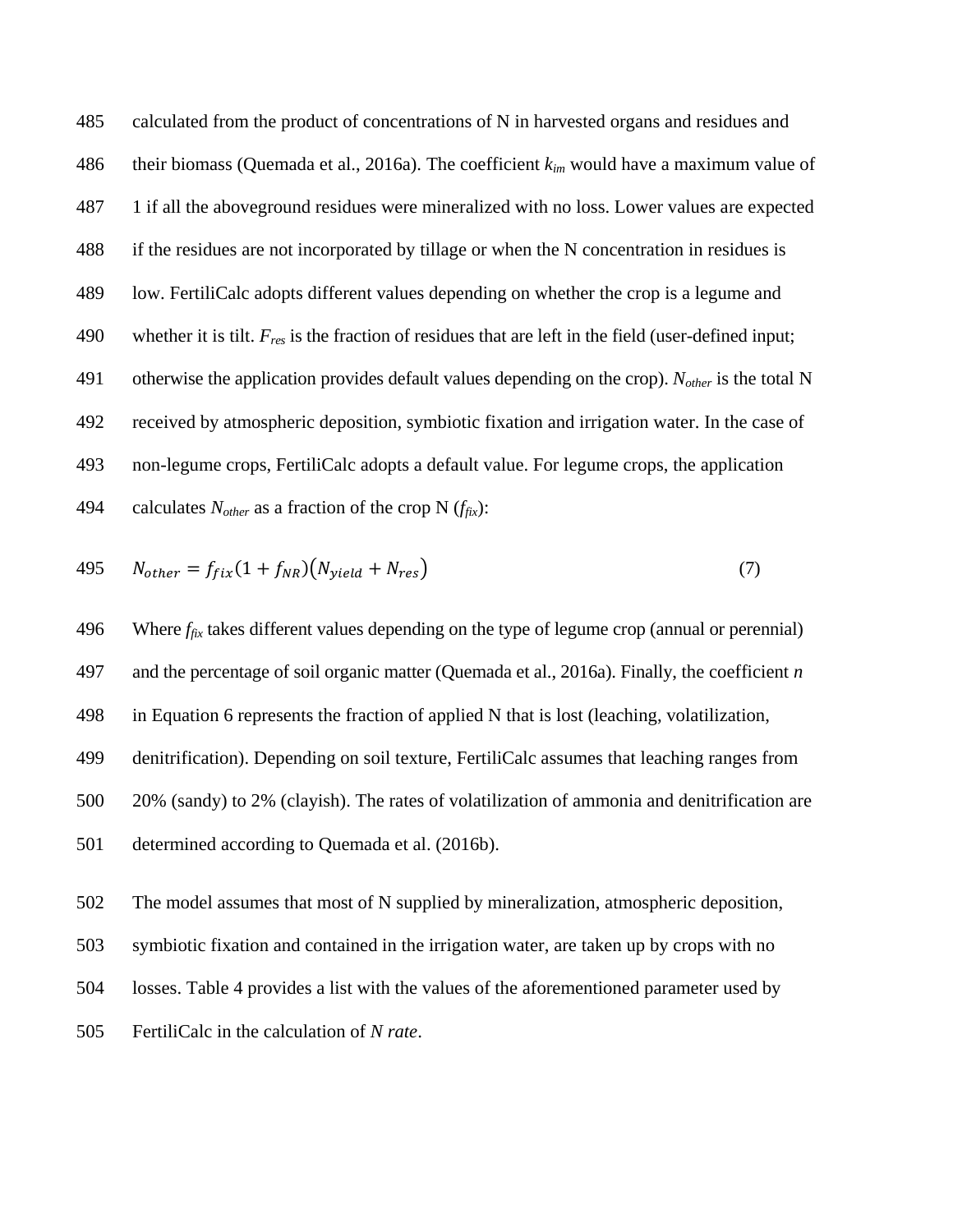# 506 **Table 4: List of parameter values adopted by FertiliCalc for the calculation of N**

# 507 **requirements.**

508

| <b>Parameter</b> | <b>Definition and units</b>                                              | Value | <b>Restricted to (if any)</b>                                  |
|------------------|--------------------------------------------------------------------------|-------|----------------------------------------------------------------|
| $N_{end}$        | Residual inorganic N at the end of<br>the cycle $(kg\bar{N}ha^{-1})$     | 10    |                                                                |
| $f_{NR}$         | ratio N in roots/N in shoots                                             | 0.2   |                                                                |
| $k_{\text{im}}$  | Coefficient of mineralization                                            | 0.9   | Legumes with tillage                                           |
|                  |                                                                          | 0.7   | Legumes left on the ground<br>and non-legumes with tillage     |
|                  |                                                                          | 0.5   | Non-legumes left<br>the<br>on<br>ground                        |
| $N_{other}$      | Total N received by atmospheric<br>deposition (kg $N$ ha <sup>-1</sup> ) | 10    |                                                                |
| $f_{fix}$        | Fraction of crop N obtained from<br>symbiotic fixation in legumes        | 0.7   | Annual legumes on soils with<br>high organic matter $(>3\%)$   |
|                  |                                                                          | 0.8   | Perennial legumes on soils with<br>high organic matter $(>3%)$ |
|                  |                                                                          | 0.95  | Any legume on soils with low<br>organic matter $(>\!\!3\%)$    |

509

510

511

# 512 **Appendix A2. Conversion factors for soil P tests**

513 When soil P data available have not been determined by the Olsen method, FertiliCalc

514 estimates the equivalent Olsen STL (*STLOlsen*) as:

$$
515 \tSTL_{Olsen} = k \, STL_i \tag{8}
$$

516 Where *STL<sup>i</sup>* is the soil test level determined by the method "*i*" and *k* a conversion factor that

517 is method-specific. Values for *k* have been calculated from data reported in Neyroud and

518 Lischer (2003) and are presented in Table 5.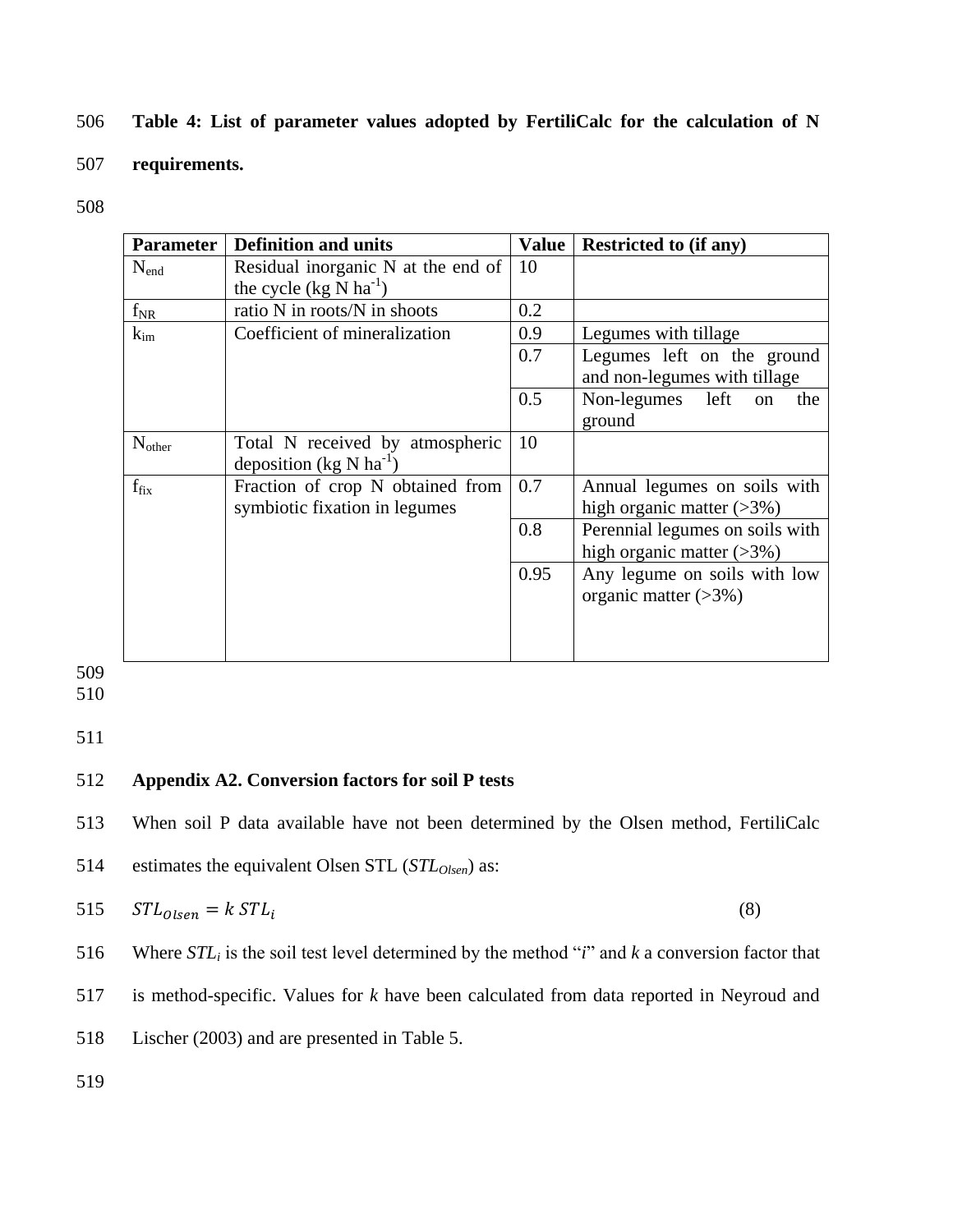- **Table 5: Values of the coefficient converting values of a given soil P test into its**
- **equivalent for the Olsen method.**
- 

| <b>Method</b>           | k    |
|-------------------------|------|
| Ammonium lactate        | 0.25 |
| Mehlich III             | 0.36 |
| <b>Bray</b>             | 0.47 |
| Ammonium acetate + EDTA | 0.48 |
| Calcium lactate         | 0.49 |
| Calcium lactate acetate | 0.52 |
| Paper strip             | 1.50 |
| Acid ammonium acetate   | 1.60 |
| H2O                     | 3.8  |
| Saturated water         | 15.0 |
| Ca Cl <sub>2</sub>      |      |

```
525
```
# **References**

- Anonymous, 2005. Agenda 21 de la provincia de Jaen, Desarrollo Socioeconómico Agricultura.
- [http://www.agenda21jaen.com/export/sites/default/galerias/galeriaDescargas/agenda](http://www.agenda21jaen.com/export/sites/default/galerias/galeriaDescargas/agenda21/Aplicaciones/documentacion/Diagnosis-provincial/23._Turismo.pdf)
- [21/Aplicaciones/documentacion/Diagnosis-provincial/23.\\_Turismo.pdf](http://www.agenda21jaen.com/export/sites/default/galerias/galeriaDescargas/agenda21/Aplicaciones/documentacion/Diagnosis-provincial/23._Turismo.pdf) (accessed
- 24 February 2019).
- Anuario Estadístico de Andalucía, 2015. Statistics on crop production, land use and fertilizer sales provided by Junta de Andalucía (Andalusian Regional Government).
- [https://www.juntadeandalucia.es/institutodeestadisticaycartografia/badea/informe/an](https://www.juntadeandalucia.es/institutodeestadisticaycartografia/badea/informe/anual?CodOper=b3_6&idNode=6049) [ual?CodOper=b3\\_6&idNode=6049](https://www.juntadeandalucia.es/institutodeestadisticaycartografia/badea/informe/anual?CodOper=b3_6&idNode=6049) (accessed 24 September 2019).
- Arregui, L.M., Quemada, M., 2008. Strategies to improve nitrogen-use efficiency in winter cereal crops under rainfed Mediterranean conditions. Agron. J. 100, 277-284.
- Arregui, L.M. and Quemada, M., 2006. Drainage and nitrate leaching in a crop rotation under different N strategies: application of capacitance probes. Plant Soil. 288: 57- 69.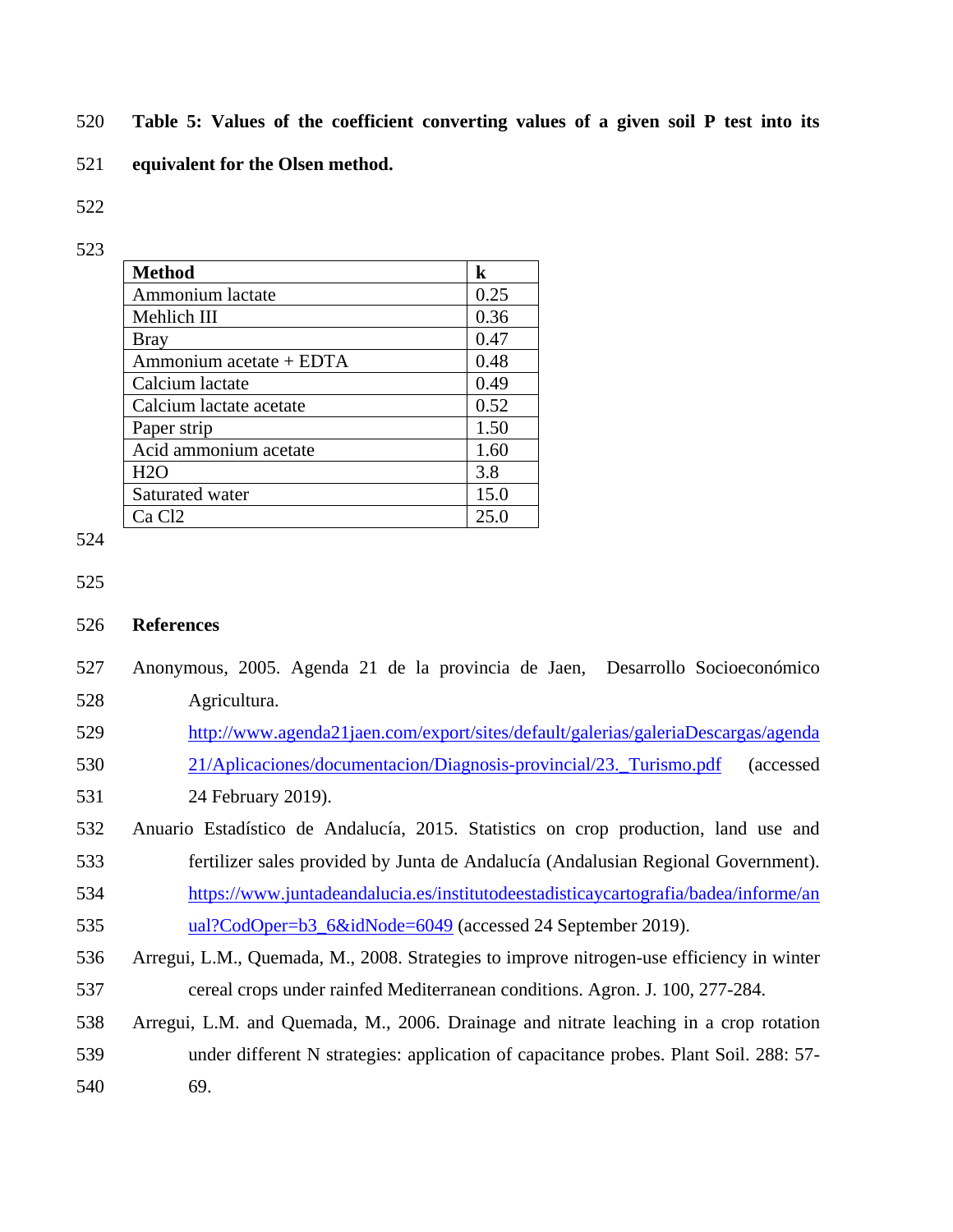- Bolan, N.S., Hedley, M.J., 2003.The role of carbon, nitrogen and sulphur in soil acidification. In: Rengel, Z. (Ed.), Hand Book of Soil Acidification, Marcel and Dekker
- Connor, D.J., Loomis, R.S., Cassman, K.G., 2011. Crop ecology: productivity and management in agricultural systems. Cambridge University Press, Cambridge, UK.
- Delgado, A., Scalenghe, R., 2008. Aspects of phosphorus transfer in Europe. J. Plant Nutr. Soil Sci. 171, 552–575.
- Delgado, A., Quemada, M., Villalobos, F.J., 2016b. Fertilizers, in: Villalobos, F.J, Fereres, E. (Eds.), Principles of Agronomy for Sustainable Agriculture. Springer, Cham, Switzerland, pp. 321-340.
- Delgado, A., Quemada, M., Villalobos, F.J., Mateos, L., 2016a. Fertilization with phosphorus, potassium and other nutrients, in: Villalobos, F.J, Fereres, E. (Eds.), Principles of Agronomy for Sustainable Agriculture. Springer, Cham, Switzerland, pp. 381-406.
- 555 EMEP (2019).<http://www.emep.int/> (accessed 24 September 2019).
- Gabriel, J.L., Lizaso, J., Quemada, M., 2010. Laboratory versus field calibration of capacitance probes. Soil Sci. Soc. Am. J. 74, 593-601.
- Grassini, P., Cassman, K.G., 2012. High-yield maize with large net energy yield and small global warming intensity. Proc. Nac. Acad. Sci. 109(4), 1074-1079.
- López-Bernal, A., Alcantara, E., Villalobos, F.J., 2014. Thermal properties of sapwood of fruit trees as affected by anatomy and water potential: errors in sap flux density measurements based on heat pulse methods. Trees 28(6), 1623-1634.
- Neyroud, J.A., Lischer, P., 2003. Do different methods used to estimate soil phosphorous availability accross Europe give comparable results? J. Plant Nutr. 166, 422-431.
- Olsen, S.R., Cole, C.V., Watanabe, F.S., Dean, L.A., 1954. Estimation of available phosphorous in soils by extraction with sodium bicarbonate. United States Department of Agriculture, Washington.
- Peragón, J.M., Pérez-Latorre, F.J., Delgado, A., 2017. A GIS-based tool for integrated management of clogging risk andnitrogen fertilization in drip irrigation. Agric. Water Manage. 184, 86-95.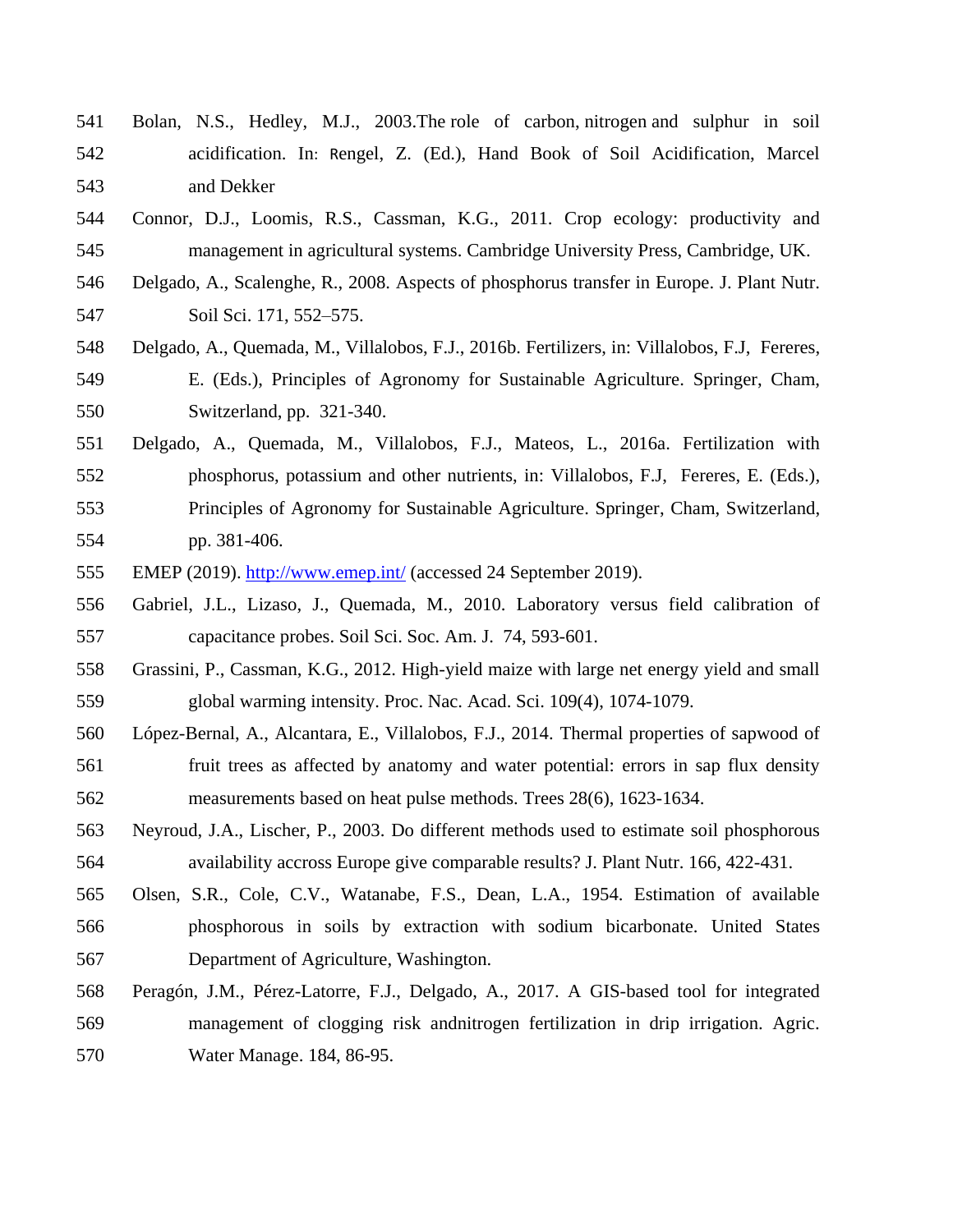- Prummel, J., 1960. Placement of a compound (NPK) fertilizer compared with straight fertilizers. Neth. J. Agric. Sci. 8(2), 149-154.
- Quemada, M., Menacho, E., 2001. Soil respiration 1 year after sewage sludge application. Biol. Fert. Soils. 33, 344-346.
- Quemada, M., 2006. Balance de nitrógeno en sistemas de cultivo de cereal de invierno y de maíz en varias regiones españolas. Monografías INIA Serie Agrícola nº 22, Instituto Nacional de Investigación y Tecnología Agraria y Alimentaria. Madrid, Spain.
- Quemada, M., Delgado, A., Mateos, L., Villalobos, F.J., 2016a. Nitrogen fertilization I: The nitrogen balance. in: Villalobos, F.J, Fereres, E. (Eds.), Principles of Agronomy for Sustainable Agriculture. Springer, Cham, Switzerland, pp. 341-368.
- Quemada, M., Delgado, A., Mateos, L., Villalobos, F.J., 2016b. Nitrogen fertilization II: Fertilizer requirements. in: Villalobos, F.J, Fereres, E. (Eds.), Principles of Agronomy for Sustainable Agriculture. Springer, Cham, Switzerland, pp. 369-380.
- R Core Team, 2018. R: A Language and Environment for Statistical Computing. R Foundation for Statistical Computing, Vienna, Austria.
- Recena, R., Díaz, I., del Campillo, M.C., Torrent, J., Delgado, A., 2016. Calculation of threshold Olsen P values for fertilizer response from soil properties. Agron. Sustain. Dev. 36, 54.
- Restrepo-Díaz, H., Benlloch, M., Navarro, C., Fernández-Escobar R., 2008. Potassium fertilization of rainfed olive orchards. Sci. Hort. 116, 399–403.
- Sadras, V.O., Villalobos, F.J., Fereres, E., 2016. Radiation interception, radiation use efficiency and crop productivity. in: Villalobos, F.J, Fereres, E. (Eds.), Principles of Agronomy for Sustainable Agriculture. Springer, Cham, Switzerland, pp. 169- 188.
- Scherer, H.W., 2001. Sulphur in crop production. Eur. J. Agron. 14(2), 81-111.
- Schröder, J.J., Schulte, R.P.O., Creamer, R.E., Delgado, A., van Leeuwen, J., Lehtinen, T., Rutgers, M., Spiegel, H., Staes, J., Tóth, G., Wall, D.P., 2016. The elusive role of soil quality in nutrient cycling: a review. Soil Use Manage. 32, 476–486.
- Virk, S.S., Mullenix, D.K., Sharda, A., Hall, J.B., Wood, C.W., Fasina, O.O., McDonald, T.P., Pate, G.L., Fulton, J.P., 2013. Case study: distribution uniformity of a blended